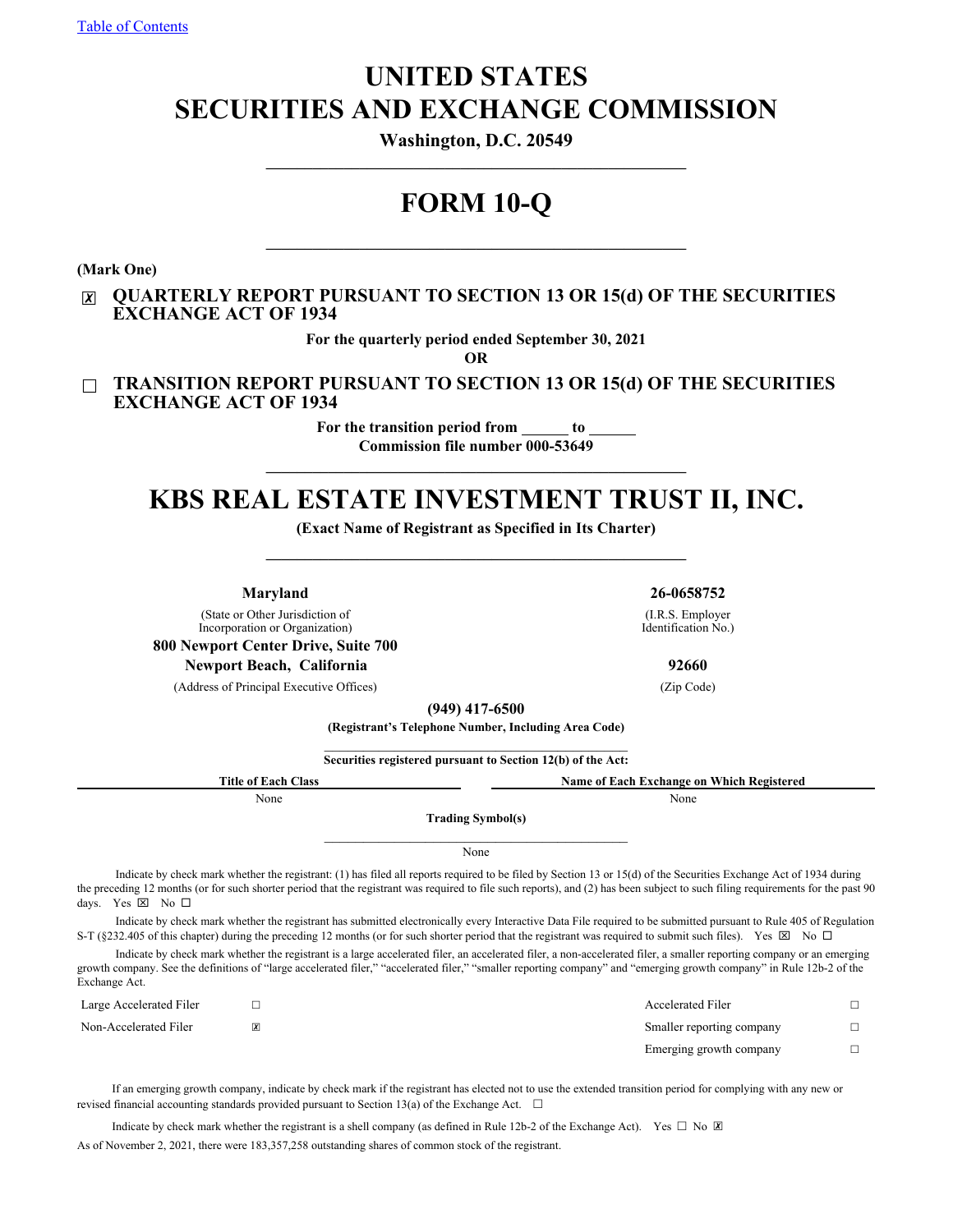<span id="page-1-0"></span>Table of Contents

## **KBS REAL ESTATE INVESTMENT TRUST II, INC.**

## **FORM 10-Q**

## **September 30, 2021**

## **INDEX**

| PART I.           |           | <b>FINANCIAL INFORMATION</b>                                                                                                                    | $\overline{2}$  |
|-------------------|-----------|-------------------------------------------------------------------------------------------------------------------------------------------------|-----------------|
|                   | Item 1.   | <b>Financial Statements</b>                                                                                                                     | $\overline{2}$  |
|                   |           | Condensed Consolidated Statements of Net Assets (Liquidation Basis) as of September 30,<br>2021 (unaudited) and December 31, 2020               | $\overline{2}$  |
|                   |           | <u>Condensed Consolidated Statement of Changes in Net Assets (Liquidation Basis, unaudited)</u><br>for the Nine Months ended September 30, 2021 | $\underline{3}$ |
|                   |           | Condensed Notes to Consolidated Financial Statements as of September 30, 2021 (unaudited)                                                       | $\overline{4}$  |
|                   | Item 2.   | Management's Discussion and Analysis of Financial Condition and Results of Operations                                                           | 15              |
|                   | Item 3.   | Quantitative and Qualitative Disclosures about Market Risk                                                                                      | 23              |
|                   | Item 4.   | <b>Controls and Procedures</b>                                                                                                                  | 23              |
| PART II.          |           | <b>OTHER INFORMATION</b>                                                                                                                        | 24              |
|                   | Item 1.   | <b>Legal Proceedings</b>                                                                                                                        | 24              |
|                   | Item 1A.  | <b>Risk Factors</b>                                                                                                                             | 24              |
|                   | Item 2.   | Unregistered Sales of Equity Securities and Use of Proceeds                                                                                     | 24              |
|                   | Item 3.   | <b>Defaults upon Senior Securities</b>                                                                                                          | 25              |
|                   | Item 4.   | <b>Mine Safety Disclosures</b>                                                                                                                  | 25              |
|                   | Item 5.   | <b>Other Information</b>                                                                                                                        | 25              |
|                   | Item $6.$ | <b>Exhibits</b>                                                                                                                                 | 26              |
| <b>SIGNATURES</b> |           |                                                                                                                                                 | 27              |
|                   |           |                                                                                                                                                 |                 |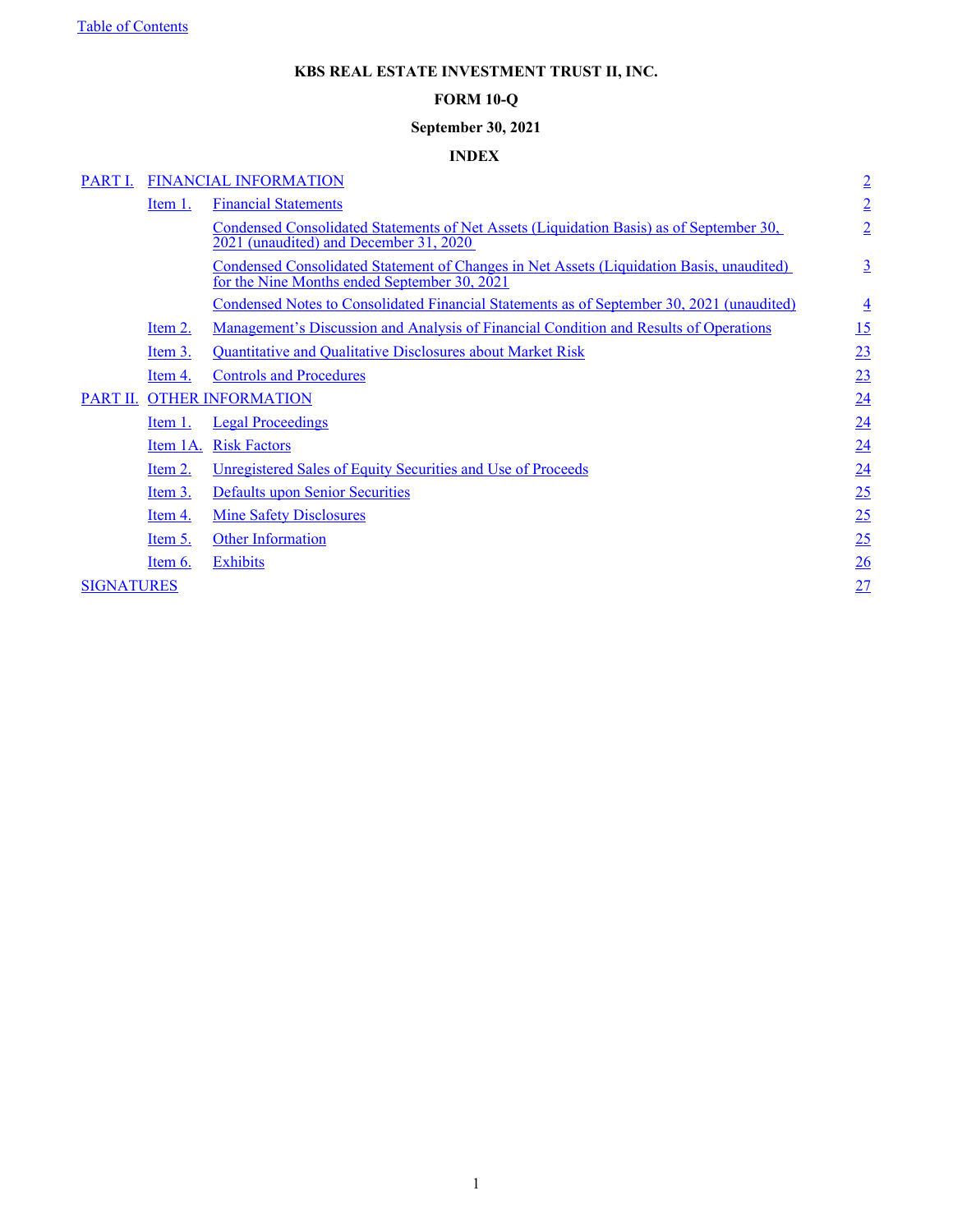## <span id="page-2-0"></span>**PART I. FINANCIAL INFORMATION**

## **Item 1. Financial Statements**

# **KBS REAL ESTATE INVESTMENT TRUST II, INC.**

## **CONDENSED CONSOLIDATED STATEMENTS OF NET ASSETS**

## (Liquidation Basis)

(in thousands)

|                                                                                    | September 30, 2021 | <b>December 31, 2020</b> |         |
|------------------------------------------------------------------------------------|--------------------|--------------------------|---------|
|                                                                                    | (unaudited)        |                          |         |
| Assets                                                                             |                    |                          |         |
| Real estate                                                                        | \$<br>348,755      | $\mathbf{\hat{s}}$       | 698,491 |
| Cash and cash equivalents                                                          | 128,589            |                          | 21,796  |
| Restricted cash                                                                    | 50                 |                          |         |
| Rents and other receivables                                                        | 441                |                          | 489     |
| Other assets                                                                       | 214                |                          | 461     |
| Total assets                                                                       | 478,049            |                          | 721,237 |
| Liabilities                                                                        |                    |                          |         |
| Liabilities for estimated costs in excess of estimated receipts during liquidation | 26,317             |                          | 72,528  |
| Notes payable                                                                      | 83,632             |                          | 240,520 |
| Accounts payable and accrued liabilities                                           | 3,315              |                          | 7,308   |
| Due to affiliate                                                                   | 22                 |                          | 49      |
| Liabilities for estimated closing costs and disposition fees                       | 7,246              |                          | 16,458  |
| Other liabilities                                                                  | 2,437              |                          | 2,879   |
| <b>Total liabilities</b>                                                           | 122,969            |                          | 339,742 |
| Commitments and contingencies (Note 9)                                             |                    |                          |         |
| Net assets in liquidation                                                          | 355,080            |                          | 381,495 |
| Distributions declared and payable                                                 | (91,700)           |                          |         |
| Remaining net assets in liquidation                                                | \$<br>263,380      | S                        | 381,495 |

*See accompanying condensed notes to consolidated financial statements.*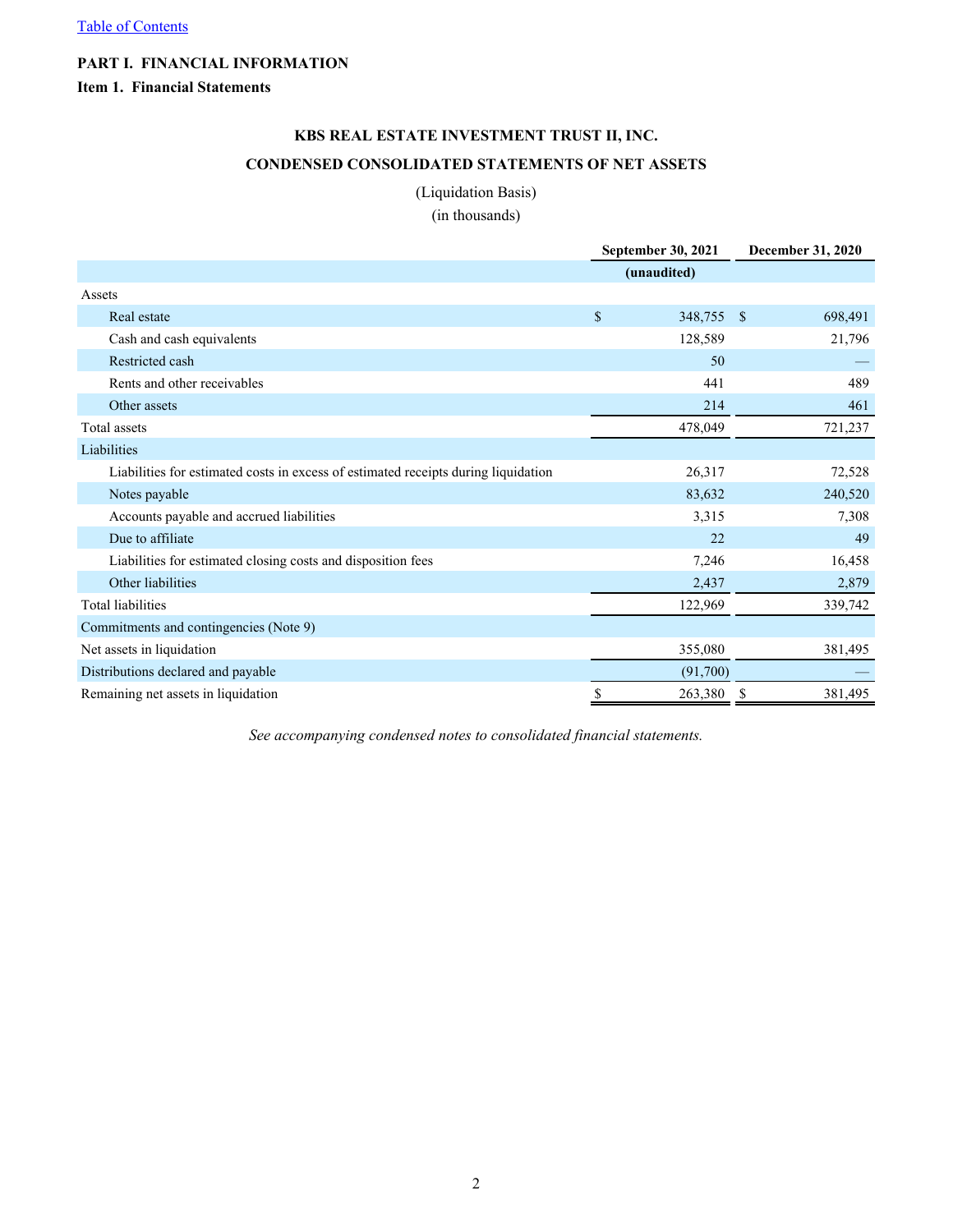## <span id="page-3-0"></span>**Item 1. Financial Statements (continued)**

## **KBS REAL ESTATE INVESTMENT TRUST II, INC.**

## **CONDENSED CONSOLIDATED STATEMENT OF CHANGES IN NET ASSETS**

## For the Nine Months Ended September 30, 2021

## (Liquidation Basis)

(unaudited, in thousands)

| Net assets in liquidation, beginning of period                                             | \$<br>381,495 |
|--------------------------------------------------------------------------------------------|---------------|
| Changes in net assets in liquidation                                                       |               |
| Change in liquidation value of real estate properties after closing costs/disposition fees | (54, 418)     |
| Change in estimated cash flow during liquidation                                           | 7,083         |
| Change in estimated capital expenditures                                                   | 23,468        |
| Redemptions                                                                                | (1,784)       |
| Other changes, net                                                                         | (764)         |
| Changes in net assets in liquidation                                                       | (26, 415)     |
| Net assets in liquidation, end of period                                                   | 355,080       |
| Distributions declared and payable                                                         | (91,700)      |
| Remaining net assets in liquidation                                                        | 263,380       |

*See accompanying condensed notes to consolidated financial statements.*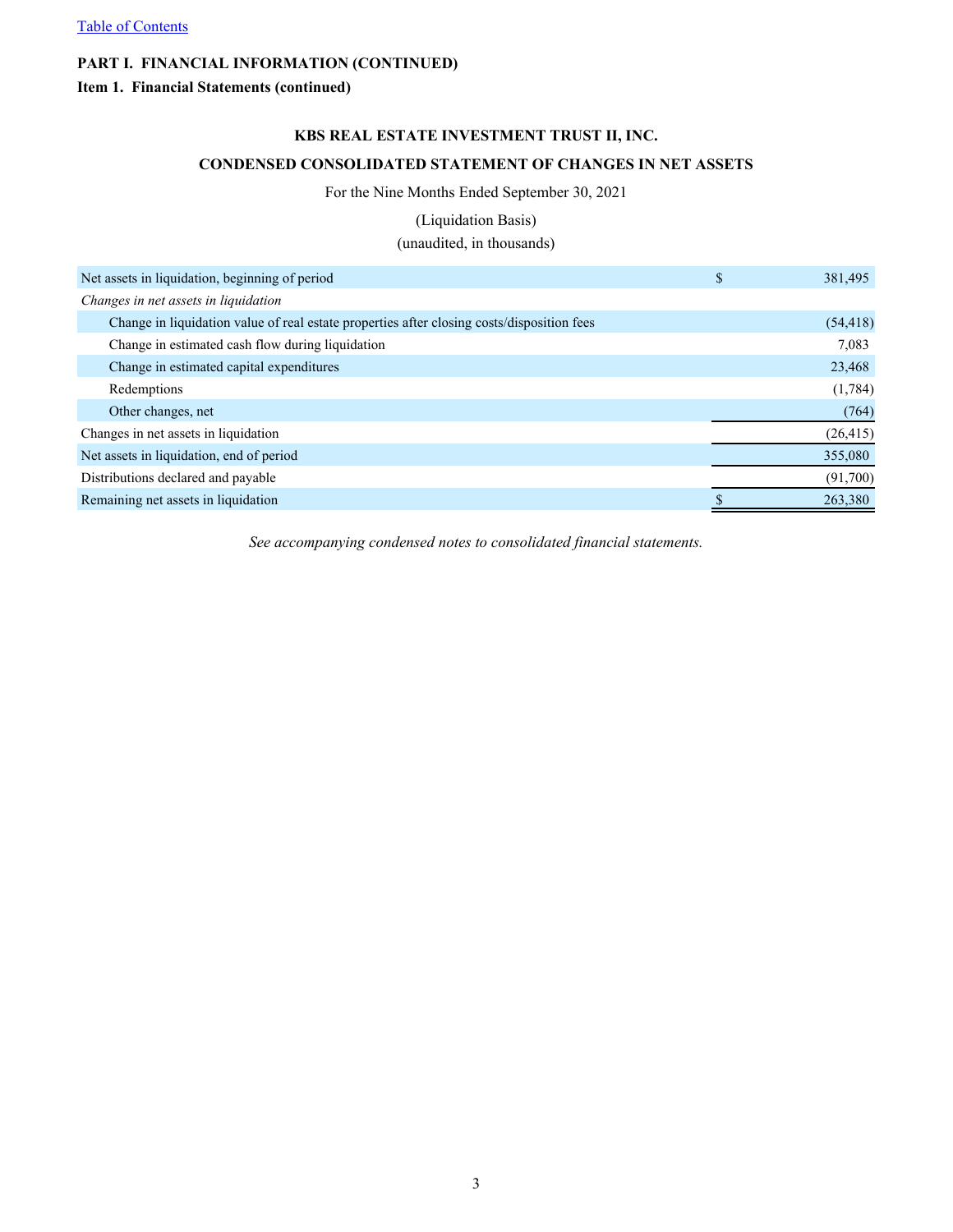<span id="page-4-0"></span>**Item 1. Financial Statements (continued)**

## **KBS REAL ESTATE INVESTMENT TRUST II, INC. CONDENSED NOTES TO CONSOLIDATED FINANCIAL STATEMENTS**

September 30, 2021 (unaudited)

#### **1. ORGANIZATION**

KBS Real Estate Investment Trust II, Inc. (the "Company") was formed on July 12, 2007 as a Maryland corporation that elected to be taxed as a real estate investment trust ("REIT") beginning with the taxable year ended December 31, 2008. The Company conducts its business primarily through KBS Limited Partnership II, a Delaware limited partnership formed on August 23, 2007 (the "Operating Partnership"), and its subsidiaries. The Company is the sole general partner of and directly owns a 0.1% partnership interest in the Operating Partnership. The Company's wholly-owned subsidiary, KBS REIT Holdings II LLC, a Delaware limited liability company formed on August 23, 2007 ("KBS REIT Holdings II"), owns the remaining 99.9% partnership interest in the Operating Partnership and is its sole limited partner.

As of September 30, 2021, the Company owned two office properties and an office building that is part of an office campus.

Subject to certain restrictions and limitations, the business of the Company is managed by KBS Capital Advisors LLC (the "Advisor"), an affiliate of the Company, pursuant to an advisory agreement the Company entered into with the Advisor (the "Advisory Agreement"). The Advisory Agreement is effective through May 21, 2022 and may be renewed for an unlimited number of one-year periods upon the mutual consent of the Advisor and the Company. Either party may terminate the Advisory Agreement upon 60 days' written notice. The Advisor owns 20,000 shares of the Company's common stock.

As of September 30, 2021, the Company had 183,432,091 shares of common stock issued and outstanding.

On November 13, 2019, in connection with a review of potential strategic alternatives available to the Company, a special committee composed of all of the Company's independent directors (the "Special Committee") and the board of directors unanimously approved the sale of all of the Company's assets and the dissolution of the Company pursuant to the terms of the plan of complete liquidation and dissolution (the "Plan of Liquidation"). The principal purpose of the Plan of Liquidation is to provide liquidity to the Company's stockholders by selling the Company's assets, paying its debts and distributing the net proceeds from liquidation to the Company's stockholders. On March 5, 2020, the Company's stockholders approved the Plan of Liquidation. The Plan of Liquidation is included as an exhibit to this Quarterly Report on Form 10-Q.

#### **COVID-19 Pandemic**

One of the most significant risks and uncertainties facing the Company and the real estate industry generally continues to be the effect of the ongoing public health crisis of the novel coronavirus disease ("COVID-19") pandemic. The Company continues to closely monitor the impact of the COVID-19 pandemic on all aspects of its business and its liquidation, including how the pandemic is affecting its tenants and the Company's ability to sell its remaining real estate properties at the times and prices it expects. From March 2020 through September 30, 2021, the Company did not experience significant disruptions in its operations from the COVID-19 pandemic. During the year ended December 31, 2020 and the nine months ended September 30, 2021, the Company reduced the estimated liquidation value of its real estate portfolio by \$90.2 million and \$54.4 million (or \$30.9 million after accounting for the decrease in estimated capital expenditures of \$23.5 million that was previously projected to be spent), respectively, due to changes in leasing projections across its portfolio resulting in lower projected cash flow and projected sales prices caused by the impact of the COVID-19 pandemic. Many of the Company's tenants have experienced disruptions in their business, some more severely than others. As of September 30, 2021, the Company had granted rent relief to eight tenants as a result of the pandemic, but as the impact of the pandemic continues to be felt, these tenants or additional tenants may request rent relief in future periods or become unable to pay rent and therefore, the Company is unable to predict the ultimate impact the pandemic will have on its business and implementation of the Plan of Liquidation due to numerous uncertainties. The Company is evaluating each tenant rent relief request on an individual basis, considering a number of factors. Not all tenant requests will ultimately result in modified agreements, nor is the Company forgoing its contractual rights under its lease agreements. Further, significant reductions in rental revenue in the future related to the impact of the COVID-19 pandemic may limit the Company's ability to draw on its portfolio loan facility due to covenants described in the Company's loan agreements.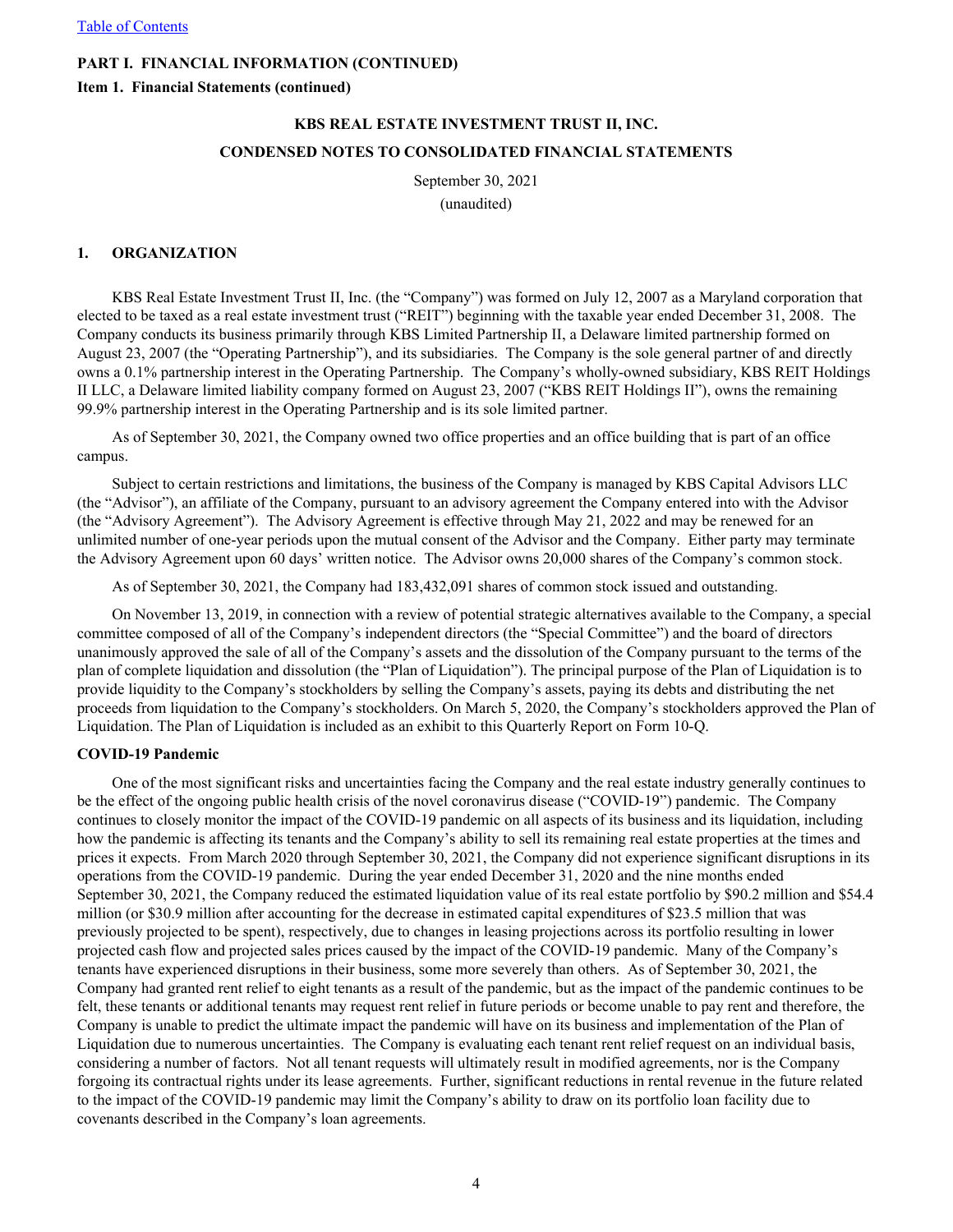**Item 1. Financial Statements (continued)**

## **KBS REAL ESTATE INVESTMENT TRUST II, INC. CONDENSED NOTES TO CONSOLIDATED FINANCIAL STATEMENTS (CONTINUED)**

September 30, 2021 (unaudited)

#### **1. ORGANIZATION (CONTINUED)**

The extent to which the COVID-19 pandemic impacts the Company's operations and those of its tenants and the Company's implementation of the Plan of Liquidation depends on future developments, which are highly uncertain and cannot be predicted with confidence, including the scope, severity and duration of the pandemic, the actions taken to contain the pandemic or mitigate its impact, and the direct and indirect economic effects of the pandemic and containment measures, among others.

#### **2. PLAN OF LIQUIDATION**

The Plan of Liquidation authorizes the Company to undertake an orderly liquidation. In an orderly liquidation, the Company will sell all of its remaining properties, pay all of its known liabilities, provide for the payment of its unknown or contingent liabilities, distribute its remaining cash to its stockholders, wind up its operations and dissolve. The Company is authorized to provide for the payment of any unascertained or contingent liabilities and may do so by purchasing insurance, by establishing a reserve fund or in other ways.

The Plan of Liquidation enables the Company to sell any and all of its assets without further approval of its stockholders and provides that the amounts and timing of liquidating distributions will be determined by the Company's board of directors or, if a liquidating trust is formed, by the trustees of the liquidating trust, in their discretion. Pursuant to applicable REIT rules, liquidating distributions the Company pays pursuant to the Plan of Liquidation will qualify for the dividends paid deduction, provided that they are paid within 24 months of the March 5, 2020 approval of the plan by the Company's stockholders. However, if the Company cannot sell its properties and pay its debts within such time period, or if the board of directors and the Special Committee determine that it is otherwise advisable to do so, the Company may transfer and assign its remaining assets to a liquidating trust. Upon such transfer and assignment, the Company's stockholders would receive beneficial interests in the liquidating trust. The liquidating trust would pay or provide for all of the Company's liabilities and distribute any remaining net proceeds from liquidation to the holders of beneficial interests in the liquidating trust. If the Company is not able to sell its properties and pay its debt within the 24-month period and the remaining assets are not transferred to a liquidating trust, the distributions made during the 24 months may not qualify for the dividends paid deduction and may increase the Company's tax liability.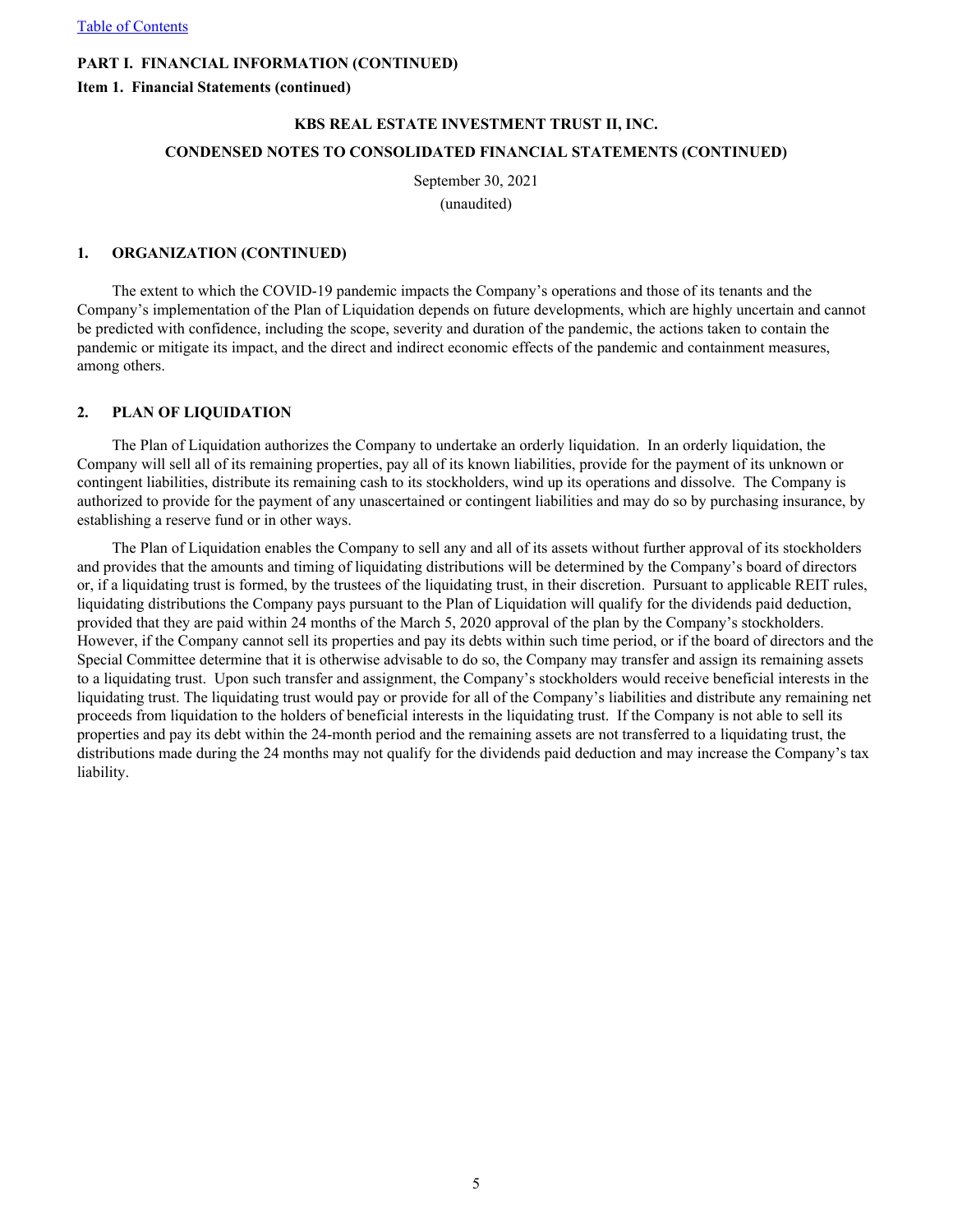**Item 1. Financial Statements (continued)**

## **KBS REAL ESTATE INVESTMENT TRUST II, INC. CONDENSED NOTES TO CONSOLIDATED FINANCIAL STATEMENTS (CONTINUED)**

September 30, 2021

(unaudited)

#### **2. PLAN OF LIQUIDATION (CONTINUED)**

The Company's expectations about the implementation of the Plan of Liquidation and the amount of any additional liquidating distributions that the Company pays to its stockholders and when the Company will pay them are subject to risks and uncertainties and are based on certain estimates and assumptions, one or more of which may prove to be incorrect. As a result, the actual amount of any additional liquidating distributions the Company pays to its stockholders may be more or less than the Company estimates and the liquidating distributions may be paid later than the Company predicts. There are many factors that may affect the amount of liquidating distributions the Company will ultimately pay to its stockholders. If the Company underestimates its existing obligations and liabilities or the amount of taxes, transaction fees and expenses relating to the liquidation and dissolution, or if unanticipated or contingent liabilities arise, the amount of liquidating distributions ultimately paid to the Company's stockholders could be less than estimated. Moreover, the liquidation value will fluctuate over time in response to developments related to individual assets in the Company's portfolio and the management of those assets, in response to the real estate and finance markets, based on the actual liquidation timing and the amount of net proceeds received from the disposition of the remaining assets and due to other factors. In particular, the outbreak of COVID-19, together with the resulting measures imposed to help control the spread of the virus, has had a negative impact on the economy and business activity globally. While the Company has considered the impact from COVID-19 in its net assets in liquidation presented on the Condensed Consolidated Statement of Net Assets as of September 30, 2021, the extent to which the Company's business may be affected by COVID-19 depends on future developments with respect to the continued spread and treatment of the virus, the actions taken to contain the pandemic or mitigate its impact, and the direct and indirect economic effects of the pandemic and containment measures. Given the uncertainty and current business disruptions as a result of the outbreak of COVID-19, the Company's implementation of the Plan of Liquidation may be materially and adversely impacted and this may have a material effect on the ultimate amount and timing of liquidating distributions received by stockholders. Accordingly, it is not possible to precisely predict the timing of any additional liquidating distributions the Company pays to it stockholders or the aggregate amount of liquidating distributions that the Company will ultimately pay to its stockholders. No assurance can be given that any additional liquidating distributions the Company pays to its stockholders will equal or exceed the estimate of net assets in liquidation presented on the Condensed Consolidated Statement of Net Assets as of September 30, 2021.

The Company expects to comply with the requirements necessary to continue to qualify as a REIT through the completion of the liquidation process, or until such time as any remaining assets are transferred into a liquidating trust. The board of directors shall use commercially reasonable efforts to continue to cause the Company to maintain its REIT status; provided, however, that the board of directors may elect to terminate the Company's status as a REIT if it determines that such termination would be in the best interest of the stockholders.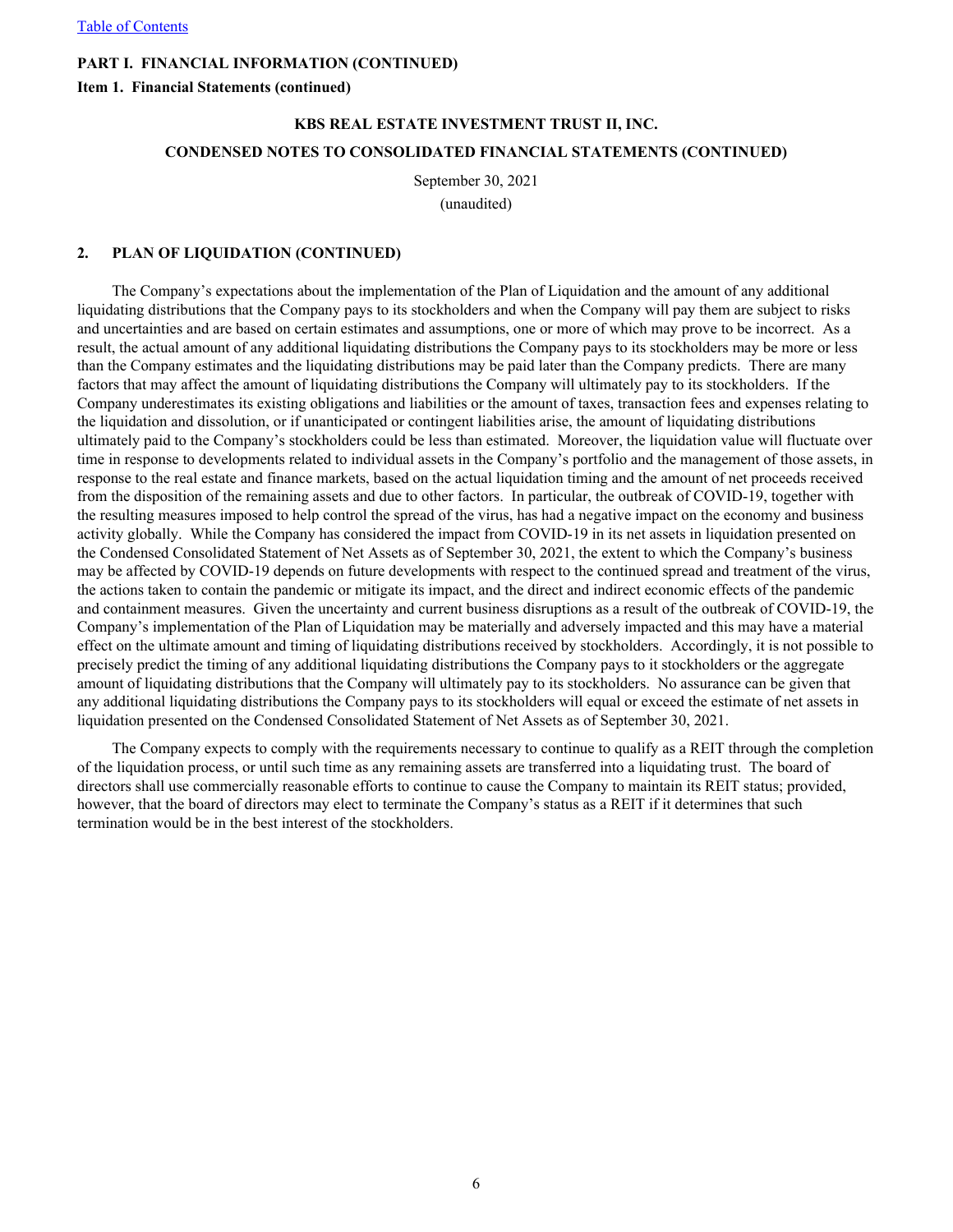**Item 1. Financial Statements (continued)**

## **KBS REAL ESTATE INVESTMENT TRUST II, INC. CONDENSED NOTES TO CONSOLIDATED FINANCIAL STATEMENTS (CONTINUED)**

September 30, 2021 (unaudited)

#### **3. SUMMARY OF SIGNIFICANT ACCOUNTING POLICIES**

There have been no significant changes to the Company's accounting policies since it filed its audited financial statements in its Annual Report on Form 10-K for the year ended December 31, 2020. For further information about the Company's accounting policies, refer to the Company's consolidated financial statements and notes thereto for the year ended December 31, 2020 included in the Company's Annual Report on Form 10-K filed with the Securities and Exchange Commission (the "SEC").

#### **Principles of Consolidation and Basis of Presentation**

The accompanying unaudited consolidated financial statements and condensed notes thereto have been prepared in accordance with U.S. generally accepted accounting principles ("GAAP") for interim financial information as contained within the Financial Accounting Standards Board ("FASB") Accounting Standards Codification ("ASC"), including Subtopic 205-30, "Liquidation Basis of Accounting," as indicated, and the rules and regulations of the SEC, including the instructions to Form 10-Q and Article 10 of Regulation S-X. Accordingly, the unaudited consolidated financial statements do not include all of the information and footnotes required by GAAP for audited financial statements. In the opinion of management, the financial statements for the unaudited interim periods presented include all adjustments, which are of a normal and recurring nature, necessary for a fair and consistent presentation of the results for such periods.

Pursuant to the Company's stockholders' approval of the Plan of Liquidation, the Company adopted the liquidation basis of accounting as of and for the periods subsequent to February 1, 2020 (as the approval of the Plan of Liquidation by the Company's stockholders became imminent within the first week of February 2020 based on the results of the Company's solicitation of proxies from its stockholders for their approval of the Plan of Liquidation). Accordingly, on February 1, 2020, assets were adjusted to their estimated net realizable value, or liquidation value, which represents the estimated amount of cash that the Company will collect through the disposal of assets as it carries out the Plan of Liquidation. The liquidation values of the Company's remaining real estate properties are presented on an undiscounted basis. Estimated costs to dispose of assets and estimated capital expenditures through the anticipated disposition date of the properties have been presented separately from the related assets. Liabilities are carried at their contractual amounts due or estimated settlement amounts.

The Company accrues costs and income that it expects to incur and earn through the completion of its liquidation, including the estimated amount of cash the Company expects to collect through the disposal of its assets and the estimated costs to dispose of its assets, to the extent it has a reasonable basis for estimation. These amounts are classified as a liability for estimated costs in excess of estimated receipts during liquidation on the Condensed Consolidated Statement of Net Assets. Actual costs and income may differ from amounts reflected in the financial statements because of the inherent uncertainty in estimating future events. These differences may be material. See Note 2, "Plan of Liquidation" and Note 4, "Liabilities for Estimated Costs in Excess of Estimated Receipts During Liquidation" for further discussion. Actual costs incurred but unpaid as of September 30, 2021 are included in accounts payable and accrued liabilities, due to affiliates and other liabilities on the Condensed Consolidated Statement of Net Assets.

Net assets in liquidation represents the remaining estimated liquidation value available to stockholders upon liquidation. Due to the uncertainty in the timing of the sale of the Company's remaining real estate properties and the estimated cash flows from operations, actual liquidation costs and sale proceeds may differ materially from the amounts estimated.

#### **Use of Estimates**

The preparation of the unaudited consolidated financial statements and condensed notes thereto in conformity with GAAP requires management to make estimates and assumptions that affect the amounts reported in the consolidated financial statements and condensed notes. Actual results could materially differ from those estimates.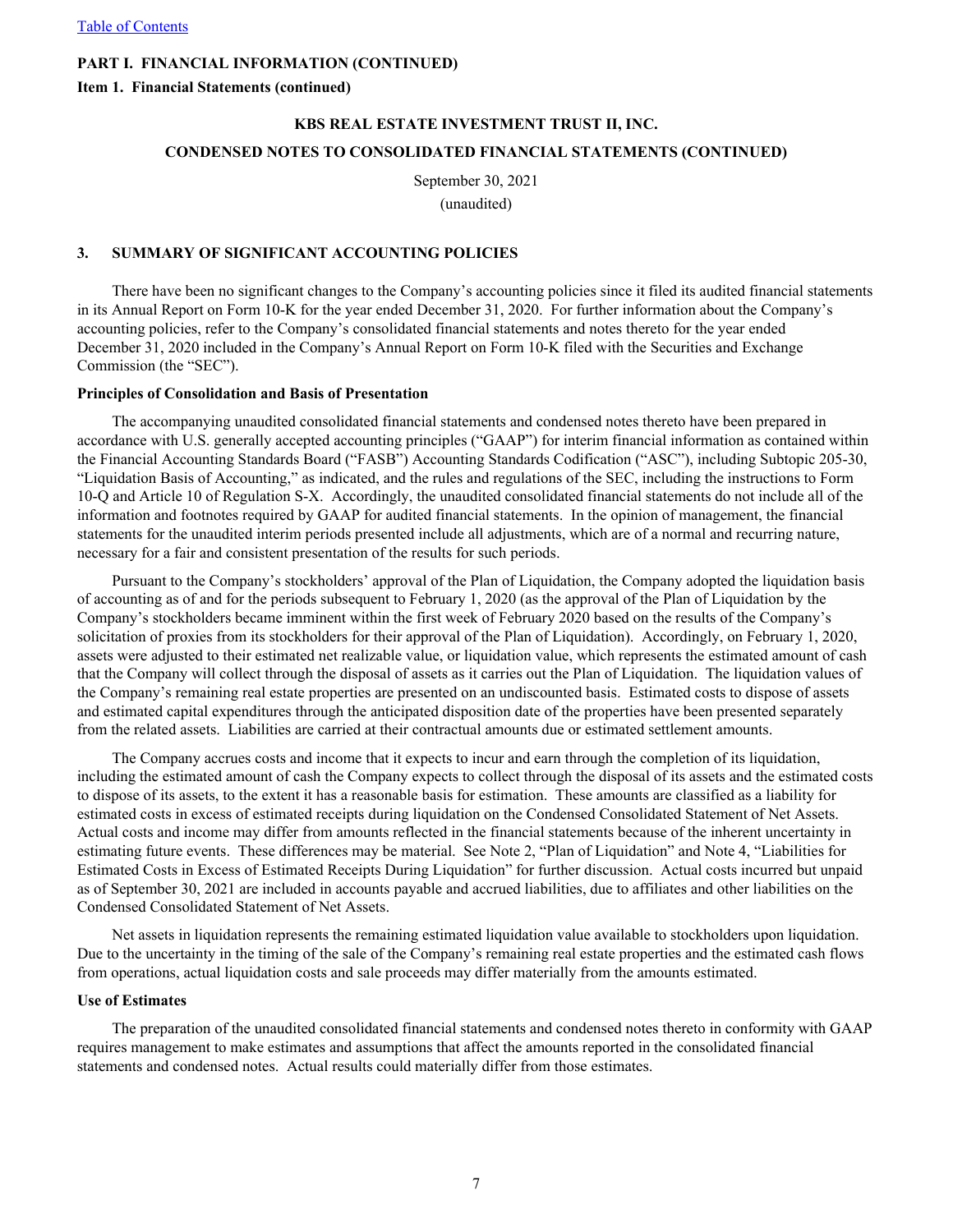**Item 1. Financial Statements (continued)**

## **KBS REAL ESTATE INVESTMENT TRUST II, INC. CONDENSED NOTES TO CONSOLIDATED FINANCIAL STATEMENTS (CONTINUED)**

September 30, 2021

(unaudited)

#### **4. LIABILITIES FOR ESTIMATED COSTS IN EXCESS OF ESTIMATED RECEIPTS DURING LIQUIDATION**

The liquidation basis of accounting requires the Company to estimate net cash flows from operations and to accrue all costs associated with implementing and completing the Plan of Liquidation. As of September 30, 2021, the Company estimated that it will have costs in excess of estimated receipts during the liquidation process. These amounts can vary significantly due to, among other things, the timing and estimates for executing and renewing leases, estimates of tenant improvement costs and capital expenditures, the timing of property sales, direct costs incurred to complete the sales, the timing and amounts associated with discharging known and contingent liabilities and the costs associated with the winding down of operations. These costs are estimated and are anticipated to be paid out over the liquidation period.

The change in the liabilities for estimated costs in excess of estimated receipts during liquidation as of September 30, 2021 is as follows (in thousands):

|                                                                                             | December 31,<br>2020 | <b>Cash Payments</b><br>(Receipts) | <b>Remeasurement of</b><br><b>Assets and Liabilities</b> | September 30,<br>2021 |
|---------------------------------------------------------------------------------------------|----------------------|------------------------------------|----------------------------------------------------------|-----------------------|
| Assets:                                                                                     |                      |                                    |                                                          |                       |
| Estimated net inflows from investments in real estate                                       | 12,667               | $(17,085)$ \$<br>-S                | 5,693                                                    | 1,275<br>- \$         |
|                                                                                             | 12,667               | (17,085)                           | 5,693                                                    | 1,275                 |
| Liabilities:                                                                                |                      |                                    |                                                          |                       |
| Liquidation transaction costs                                                               | (2,760)              |                                    |                                                          | (2,760)               |
| Corporate expenditures                                                                      | (11, 466)            | 7,885                              | 1,390                                                    | (2,191)               |
| Capital expenditures                                                                        | (70, 969)            | 24,860                             | 23,468                                                   | (22, 641)             |
|                                                                                             | (85, 195)            | 32,745                             | 24,858                                                   | (27, 592)             |
| Total liabilities for estimated costs in excess of estimated<br>receipts during liquidation | $(72,528)$ \$        | 15,660                             | 30,551                                                   | (26,317)              |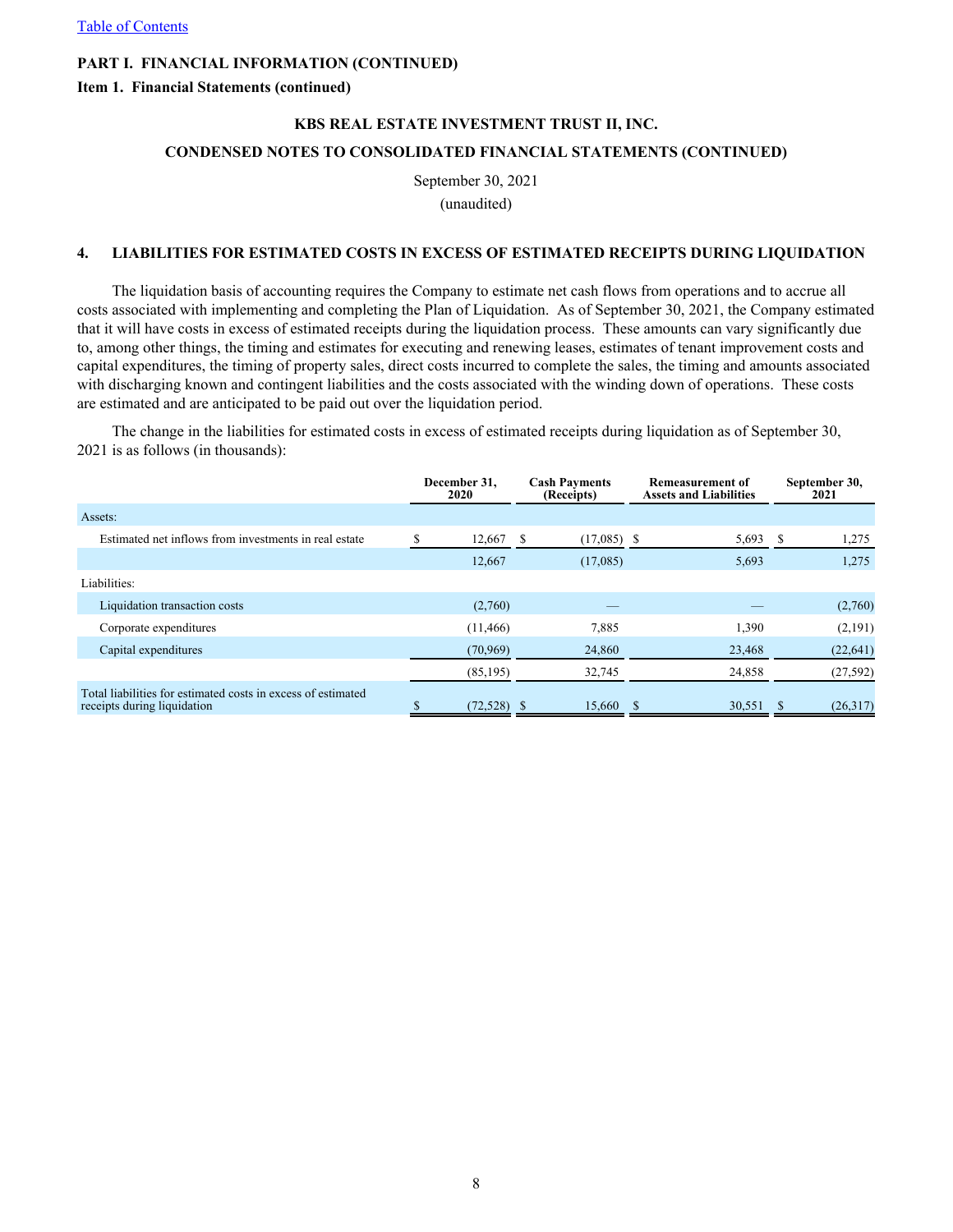## **Item 1. Financial Statements (continued)**

## **KBS REAL ESTATE INVESTMENT TRUST II, INC.**

## **CONDENSED NOTES TO CONSOLIDATED FINANCIAL STATEMENTS (CONTINUED)**

September 30, 2021

(unaudited)

## **5. NET ASSETS IN LIQUIDATION**

Net assets in liquidation decreased by approximately \$26.4 million during the nine months ended September 30, 2021 as follows (in thousands):

| Changes in net assets in liquidation                                                       |           |
|--------------------------------------------------------------------------------------------|-----------|
| Change in liquidation value of real estate properties after closing costs/disposition fees | (54, 418) |
| Change in estimated cash flow during liquidation                                           | 7,083     |
| Change in estimated capital expenditures                                                   | 23,468    |
| Redemptions                                                                                | (1,784)   |
| Other changes, net                                                                         | (764)     |
| Changes in net assets in liquidation                                                       | (26, 415) |

During the nine months ended September 30, 2021, the estimated net realizable value of real estate after estimated closing costs and disposition fees decreased by \$54.4 million, primarily driven by the Company's investments in Granite Tower (defined below), an office property located in Fairfax, Virginia ("Willow Oaks Corporate Center") and an office building located in Los Angeles, California ("Union Bank Plaza"), as follows:

- Granite Tower The net proceeds from the sale of Granite Tower decreased by approximately \$24.1 million due to an increase in outstanding capital costs that were previously projected to be spent prior to disposition of the property. The decrease in the net realizable value of Granite Tower was offset by a decrease in capital expenditures of \$23.5 million primarily due to a reduction in tenant improvement costs.
- Willow Oaks Corporate Center The estimated net proceeds from the sale of Willow Oaks Corporate Center decreased by approximately \$11.3 million to reflect the contractual sales price as the property was under contract to sell as of September 30, 2021.
- Union Bank Plaza The estimated net proceeds from the sale of Union Bank Plaza decreased by approximately \$22.3 million as the liquidation value was adjusted based on information received from prospective buyers as the property is currently being marketed for sale.

The net assets in liquidation as of September 30, 2021 would result in the payment of additional estimated liquidating distributions of approximately \$1.94 per share of common stock to the Company's stockholders of record as of September 30, 2021. This estimate of additional liquidating distributions includes projections of costs and expenses to be incurred during the estimated period required to complete the Plan of Liquidation. There is inherent uncertainty with these estimates and projections, and they could change materially based on the timing of the sales of the Company's remaining real estate properties, the performance of the Company's remaining assets and any changes in the underlying assumptions of the projected cash flows from such properties. See Note 2, "Plan of Liquidation."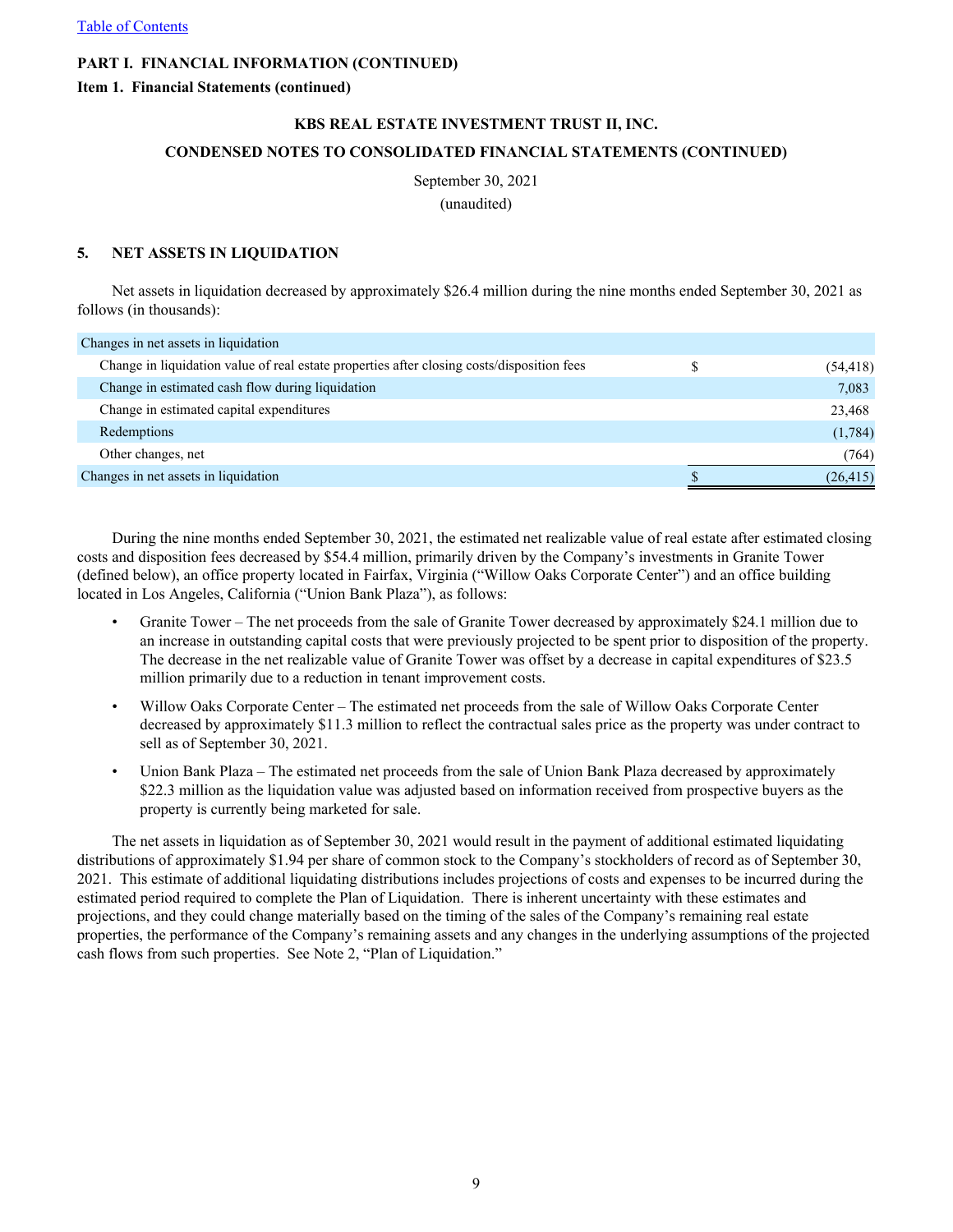**Item 1. Financial Statements (continued)**

## **KBS REAL ESTATE INVESTMENT TRUST II, INC. CONDENSED NOTES TO CONSOLIDATED FINANCIAL STATEMENTS (CONTINUED)**

September 30, 2021 (unaudited)

#### **6. REAL ESTATE**

As of September 30, 2021, the Company's real estate investments were composed of two office properties and an office building that is part of an office campus, encompassing in the aggregate approximately 1.4 million rentable square feet. As of September 30, 2021, the Company's real estate portfolio was 60% occupied. As of September 30, 2021, the Company's liquidation value of real estate was \$348.8 million, exclusive of net operating income to be earned and projected capital expenditures to be incurred over the expected hold period through sale.

As a result of adopting the liquidation basis of accounting as of February 1, 2020, as of September 30, 2021, real estate properties were recorded at their estimated liquidation value, which represents the estimated gross amount of cash that the Company will collect through the sale of its real estate properties owned as of September 30, 2021 as it carries out its Plan of Liquidation.

#### **Real Estate Sales**

#### *Granite Tower*

On December 16, 2010, the Company, through an indirect wholly owned subsidiary, acquired a 31-story office building located in Denver, Colorado containing 593,527 rentable square feet on approximately 0.7 acres of land ("Granite Tower").

On September 3, 2021, the Company completed the sale of Granite Tower to a purchaser unaffiliated with the Company or the Advisor for \$203.5 million, or \$174.1 million net of credits given to the purchaser primarily for outstanding tenant improvements and lease incentives, before third-party closing costs of approximately \$1.0 million and excluding disposition fees payable to the Advisor of \$1.7 million. In connection with the disposition of Granite Tower, the Company repaid the entire \$95.4 million principal balance and all other sums due under a mortgage loan secured by Granite Tower. See Note 7, "Notes Payable."

#### *Fountainhead Plaza*

On September 13, 2011, the Company, through an indirect wholly owned subsidiary, purchased two office buildings totaling 445,957 rentable square feet located on approximately 11.33 acres of land in Tempe, Arizona ("Fountainhead Plaza").

On September 20, 2021, the Company completed the sale of Fountainhead Plaza to a purchaser unaffiliated with the Company or the Advisor for \$117.5 million, or \$117.3 million net of closing credits, before third-party closing costs of approximately \$0.8 million and disposition fees payable to the Advisor of \$1.2 million. In connection with the disposition of Fountainhead Plaza, the Company paid down \$61.5 million of the principal balance due under the Portfolio Loan Facility. See Note 7, "Notes Payable."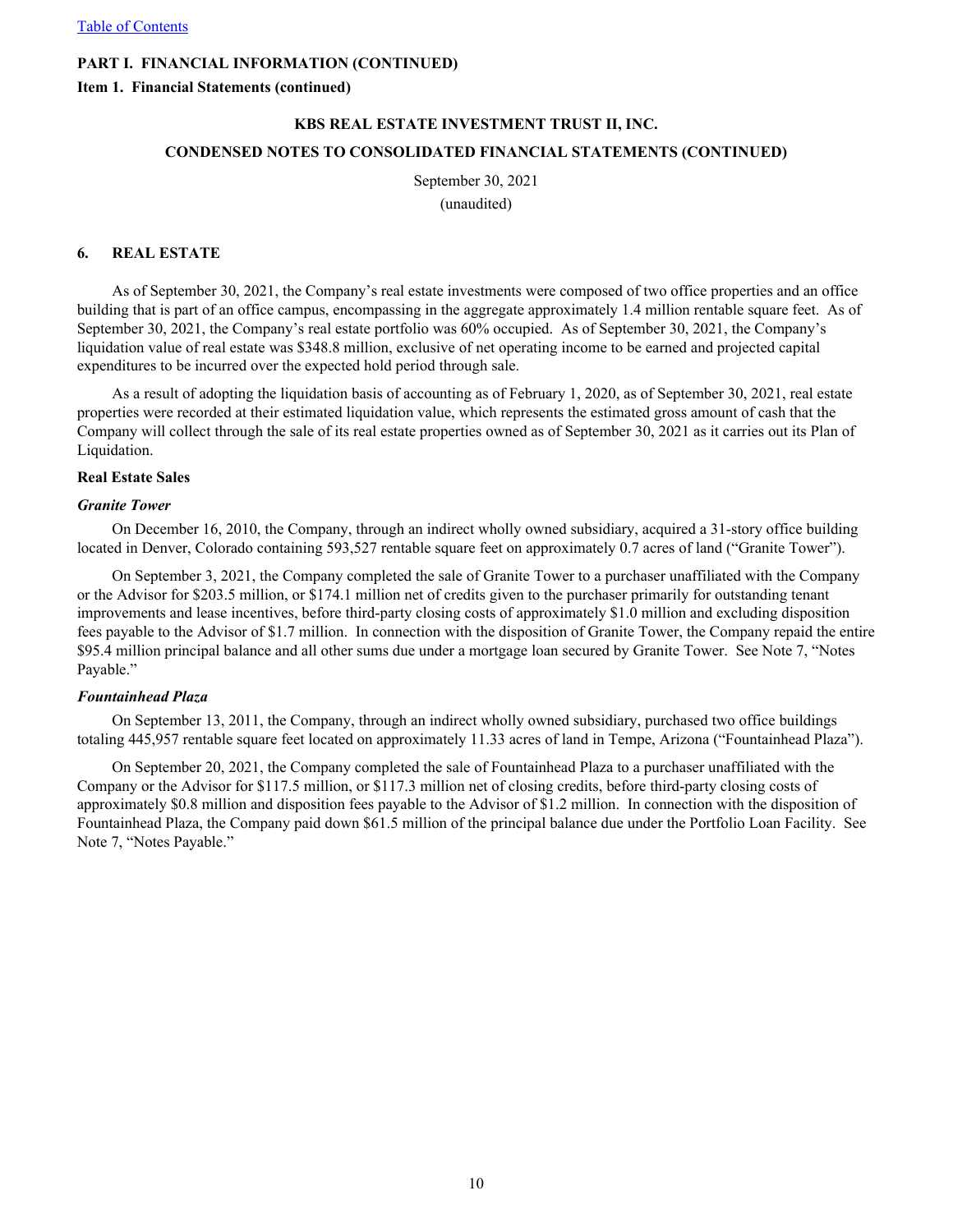#### **Item 1. Financial Statements (continued)**

#### **KBS REAL ESTATE INVESTMENT TRUST II, INC.**

## **CONDENSED NOTES TO CONSOLIDATED FINANCIAL STATEMENTS (CONTINUED)**

## September 30, 2021

(unaudited)

#### **7. NOTES PAYABLE**

As of September 30, 2021 and December 31, 2020, the Company's notes payable consisted of the following (dollars in thousands):

|                                            | <b>Book</b><br>Value as of<br>September 30,<br>2021 |        |   | Book<br>Value as of<br>December 31,<br>2020 | Contractual<br>Interest Rate as of<br>September 30,<br>$2021^{(1)}$ | <b>Effective</b><br><b>Interest Rate</b><br>as of<br>September 30,<br>$2021^{(1)}$ | Payment<br>Type  | <b>Maturity</b><br>Date $(2)$ <sup>*</sup> |
|--------------------------------------------|-----------------------------------------------------|--------|---|---------------------------------------------|---------------------------------------------------------------------|------------------------------------------------------------------------------------|------------------|--------------------------------------------|
| Portfolio Loan Facility <sup>(3)</sup>     |                                                     | 83,632 | S | 145,170                                     | One-month LIBOR<br>$+1.45%$                                         | 1.5%                                                                               | Interest<br>Only | 03/29/2022                                 |
| Granite Tower Mortgage Loan <sup>(4)</sup> |                                                     |        |   | 95,350                                      | (4)                                                                 | (4)                                                                                | (4)              | (4)                                        |
| Total notes payable principal outstanding  |                                                     | 83,632 |   | 240,520                                     |                                                                     |                                                                                    |                  |                                            |

 $^{(1)}$  Contractual interest rate represents the interest rate in effect under the loan as of September 30, 2021. Effective interest rate is calculated as the actual interest rate in effect as of September 30, 2021, using interest rate indices as of September 30, 2021, where applicable.

 $^{(2)}$  Represents the initial maturity date or the maturity date as extended as of September 30, 2021.

<sup>(3)</sup> On September 20, 2021, in connection with the disposition of Fountainhead Plaza, the Company paid down \$61.5 million of the principal balance due under the Portfolio Loan Facility and Fountainhead Plaza was released as security from the Portfolio Loan Facility. As of September 30, 2021, \$83.6 million of term debt of the Portfolio Loan Facility was outstanding and \$27.9 million of revolving debt remained available for future disbursements, subject to certain terms and conditions set forth in the loan documents. As of September 30, 2021, the Portfolio Loan Facility was secured by Willow Oaks Corporate Center and Union Bank Plaza.

 $(4)$  On September 3, 2021, in connection with the disposition of Granite Tower, the Company repaid the outstanding principal and accrued interest due under the Granite Tower Mortgage Loan.

#### **8. RELATED PARTY TRANSACTIONS**

The Company has entered into the Advisory Agreement with the Advisor. This agreement entitles the Advisor to specified fees upon the provision of certain services with regard to the management of the Company's investments, among other services, and the disposition of investments, as well as reimbursement of certain costs incurred by the Advisor in providing services to the Company. In addition, the Advisor is entitled to certain other fees, including an incentive fee upon achieving certain performance goals, as detailed in the Advisory Agreement. The Company has also entered into a fee reimbursement agreement with KBS Capital Markets Group LLC (the "Dealer Manager") pursuant to which the Company agreed to reimburse the Dealer Manager for certain fees and expenses it incurs for administering the Company's participation in the Depository Trust & Clearing Corporation Alternative Investment Product Platform with respect to certain accounts of the Company's investors serviced through the platform. The Advisor and Dealer Manager also serve or served as the advisor and dealer manager, respectively, for KBS Real Estate Investment Trust III, Inc. ("KBS REIT III") and KBS Growth & Income REIT, Inc. ("KBS Growth & Income REIT").

As of January 1, 2020, the Company, together with KBS REIT III, KBS Growth & Income REIT, the Dealer Manager, the Advisor and other KBS-affiliated entities, had entered into an errors and omissions and directors and officers liability insurance program where the lower tiers of such insurance coverage were shared. The cost of these lower tiers is allocated by the Advisor and its insurance broker among each of the various entities covered by the program, and is billed directly to each entity. In June 2021, the Company renewed its participation in the program. The program is effective through June 30, 2022.

During the nine months ended September 30, 2021 and 2020, no other business transactions occurred between the Company and KBS REIT III, KBS Growth & Income REIT, the Advisor, the Dealer Manager or other KBS-affiliated entities.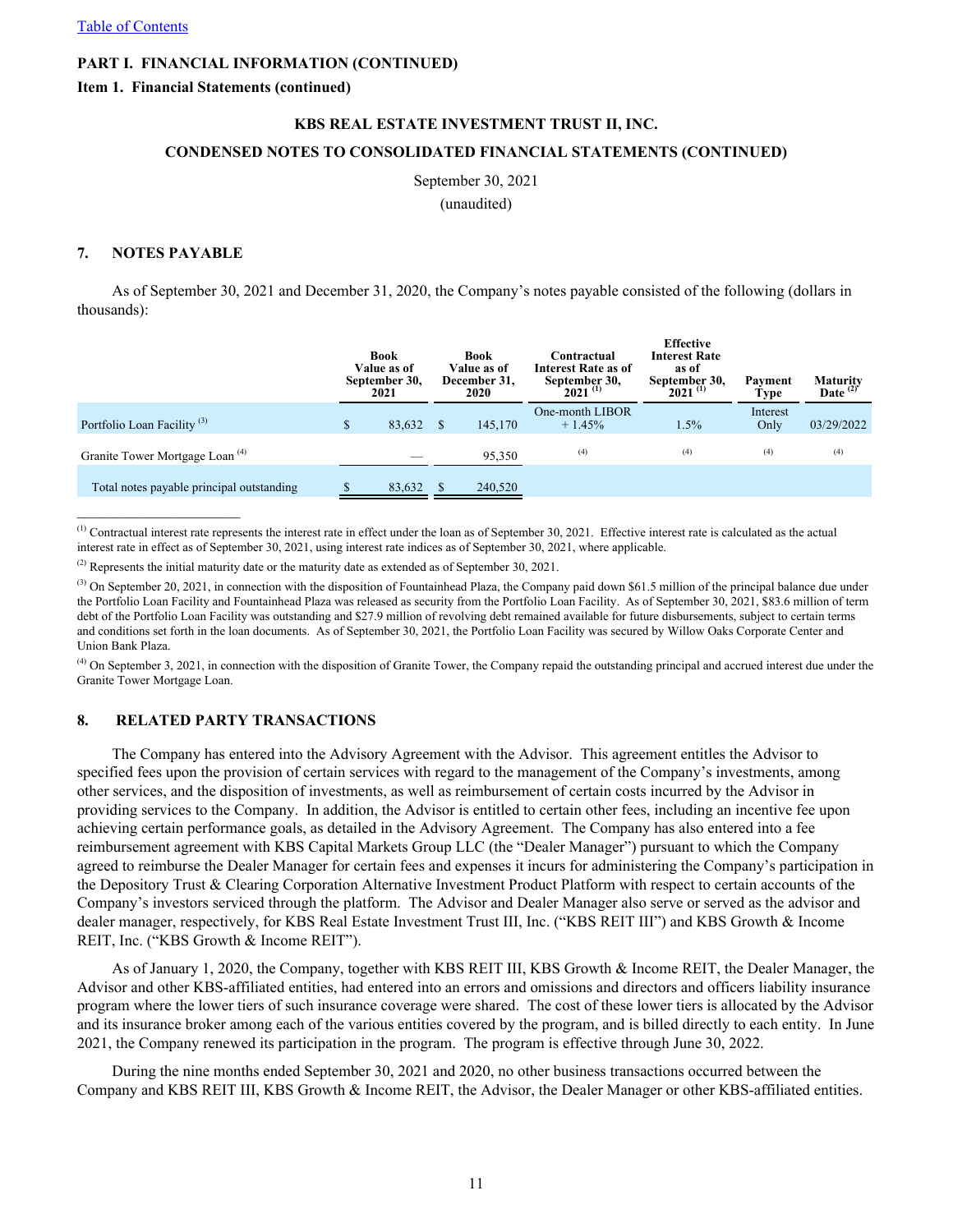#### **Item 1. Financial Statements (continued)**

## **KBS REAL ESTATE INVESTMENT TRUST II, INC. CONDENSED NOTES TO CONSOLIDATED FINANCIAL STATEMENTS (CONTINUED)**

September 30, 2021

(unaudited)

## **8. RELATED PARTY TRANSACTIONS (CONTINUED)**

Pursuant to the terms of these agreements, summarized below are the related-party costs incurred by the Company for the three and nine months ended September 30, 2021 and 2020, respectively, and any related amounts payable as of September 30, 2021 and December 31, 2020 (in thousands):

|                                                    |   |                                            |   | Incurred | Payable as of                             |              |   |       |               |    |              |    |
|----------------------------------------------------|---|--------------------------------------------|---|----------|-------------------------------------------|--------------|---|-------|---------------|----|--------------|----|
|                                                    |   | <b>Three Months Ended</b><br>September 30, |   |          | <b>Nine Months Ended</b><br>September 30, |              |   |       | September 30, |    | December 31, |    |
|                                                    |   | 2021                                       |   | 2020     |                                           | 2020<br>2021 |   |       | 2021          |    | 2020         |    |
| <i>Expensed</i>                                    |   |                                            |   |          |                                           |              |   |       |               |    |              |    |
| Asset management fees                              | S | .363                                       | S | 1,577    | -S                                        | 4,277        | S | 5,076 | -S            |    |              |    |
| Reimbursement of operating expenses <sup>(1)</sup> |   | 64                                         |   | 89       |                                           | 285          |   | 311   |               | 22 |              | 49 |
| Disposition fees                                   |   | 2,919                                      |   | 381      |                                           | 2,919        |   | 4,148 |               |    |              |    |
|                                                    |   | 4,346                                      |   | 2,047    |                                           | 7,481        |   | 9,535 |               | 22 |              | 49 |

 $<sup>(1)</sup>$  Reimbursable operating expenses primarily consists of internal audit personnel costs, accounting software costs and cybersecurity related expenses incurred</sup> by the Advisor under the Advisory Agreement. The Company has reimbursed the Advisor for the Company's allocable portion of the salaries, benefits and overhead of internal audit department personnel providing services to the Company. These amounts totaled \$66,000 and \$70,000 for the three months ended September 30, 2021 and 2020, respectively, and \$229,000 and \$235,000 for the nine months ended September 30, 2021 and 2020, respectively, and were the only type of employee costs reimbursed under the Advisory Agreement for the nine months ended September 30, 2021 and 2020. The Company will not reimburse for employee costs in connection with services for which the Advisor earns acquisition, origination or disposition fees (other than reimbursement of travel and communication expenses) or for the salaries or benefits the Advisor or its affiliates may pay to the Company's executive officers. In addition to the amounts above, the Company reimburses the Advisor for certain of the Company's direct costs incurred from third parties that were initially paid by the Advisor on behalf of the Company.

## **9. COMMITMENTS AND CONTINGENCIES**

#### **Economic Dependency**

The Company is dependent on the Advisor for certain services that are essential to the Company, including the execution of the Plan of Liquidation; the disposition of real estate investments; management of the daily operations of the Company's real estate investment portfolio; and other general and administrative responsibilities. In the event the Advisor is unable to provide any of these services, the Company will be required to obtain such services from other sources.

#### **Environmental**

As an owner of real estate, the Company is subject to various environmental laws of federal, state and local governments. Compliance with existing environmental laws is not expected to have a material adverse effect on the Company's financial condition and results of operations as of September 30, 2021.

#### **Legal Matters**

From time to time, the Company is party to legal proceedings that arise in the ordinary course of its business. Management is not aware of any legal proceedings of which the outcome is probable or reasonably possible to have a material adverse effect on the Company's results of operations or financial condition, which would require accrual or disclosure of the contingency and possible range of loss. Additionally, the Company has not recorded any loss contingencies related to legal proceedings in which the potential loss is deemed to be remote.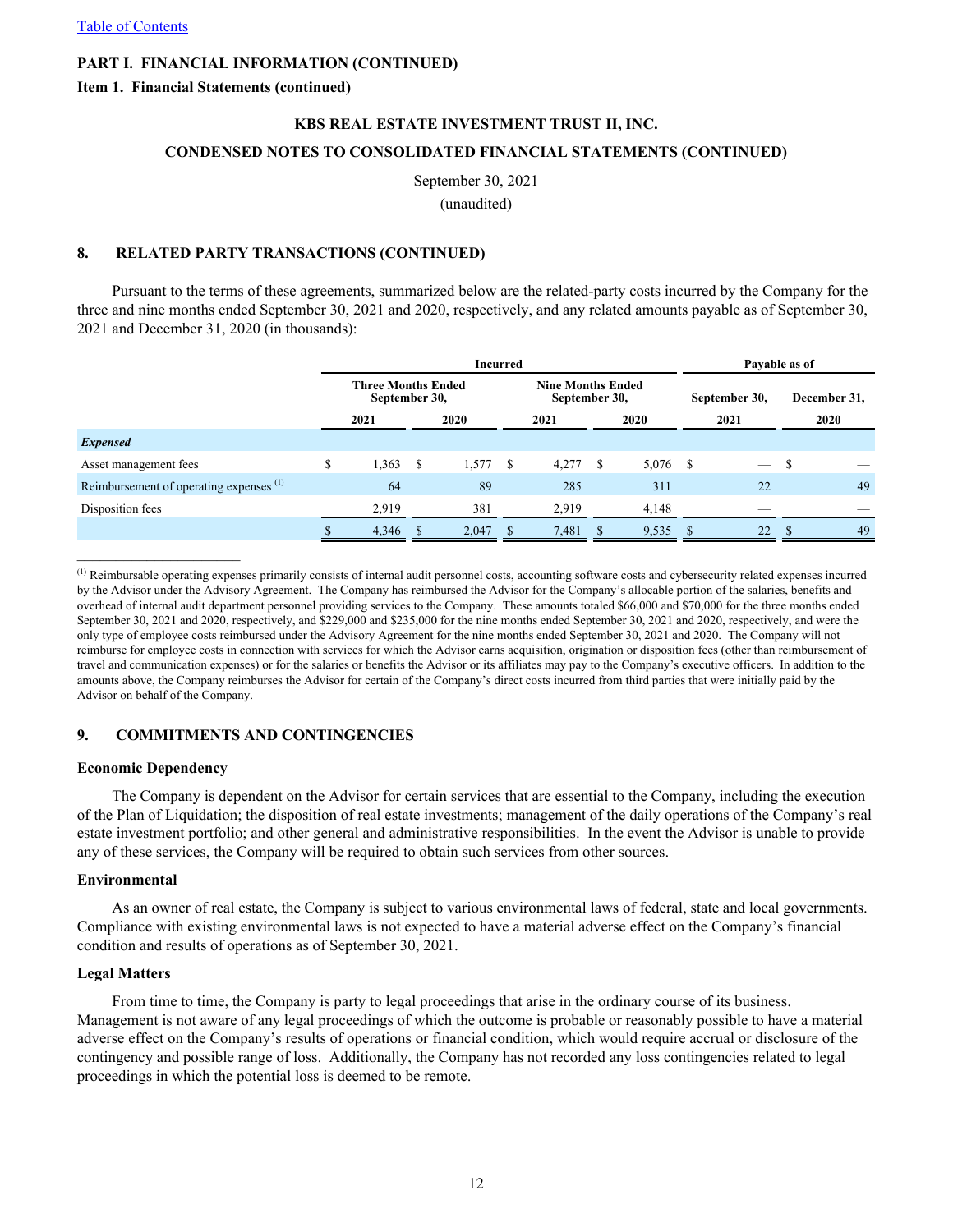#### **Item 1. Financial Statements (continued)**

## **KBS REAL ESTATE INVESTMENT TRUST II, INC. CONDENSED NOTES TO CONSOLIDATED FINANCIAL STATEMENTS (CONTINUED)**

September 30, 2021 (unaudited)

#### **10. SUBSEQUENT EVENTS**

#### **Liquidating Distributions Paid**

On October 5, 2021, the Company paid a liquidating distribution of \$0.50 per share of common stock to the Company's stockholders of record as of the close of business on October 1, 2021 (the "Fourth Liquidating Distribution") for an aggregate distribution of \$91.7 million. The Fourth Liquidating Distribution was funded with proceeds from the sale of Fountainhead Plaza and Granite Tower. Since the Fourth Liquidating Distribution was a liquidating distribution pursuant to the Plan of Liquidation, it reduced the Company's stockholders' remaining investment in the Company and reduced the estimated future liquidating distributions per share to be received by the Company's stockholders by \$0.50 per share.

#### **Updated Estimated Value Per Share**

In connection with the authorization of the Fourth Liquidating Distribution, on September 29, 2021, the Company's board of directors approved an updated estimated value per share of the Company's common stock of \$1.57, effective October 5, 2021 (the "October 2021 Estimated Value Per Share"), to reflect the impact of the payment of the Fourth Liquidating Distribution. On March 11, 2021, the Company's board of directors approved an estimated value per share of the Company's common stock of \$2.07 based on the Company's net assets in liquidation, divided by the number of shares outstanding, all as of December 31, 2020 (the "March Estimated Value Per Share"). Net assets in liquidation represents the remaining estimated liquidation value available to stockholders upon liquidation. The October 2021 Estimated Value Per Share is equal to the March Estimated Value Per Share of \$2.07 reduced by the Company's authorization of the Fourth Liquidating Distribution of \$0.50 per share of common stock. Thus, the October 2021 Estimated Value Per Share reflects the resulting reduction of the stockholders' remaining investment in the Company. The Company did not obtain updated appraisals in connection with the determination of the October 2021 Estimated Value Per Share, and the determination was based solely on the factors above. For a description of the methodologies, limitations and assumptions used in the determination of the October 2021 Estimated Value Per Share, see the Company's Current Report on Form 8-K, filed with the SEC on September 30, 2021.

#### **Share Redemption Program**

On November 1, 2021, in connection with the Company's liquidation pursuant to the Plan of Liquidation, the Company's board of directors approved the termination of the Company's share redemption program effective as of November 22, 2021. Prior to termination, the Company's share redemption program was limited to redemptions sought upon a stockholder's death, "qualifying disability" or "determination of incompetence" (each as defined in the share redemption program). The redemption price per share of the Company's common stock eligible for redemption on the October 29, 2021 redemption date was equal to \$1.57 as a result of the Fourth Liquidating Distribution and establishment of the October 2021 Estimated Value Per Share.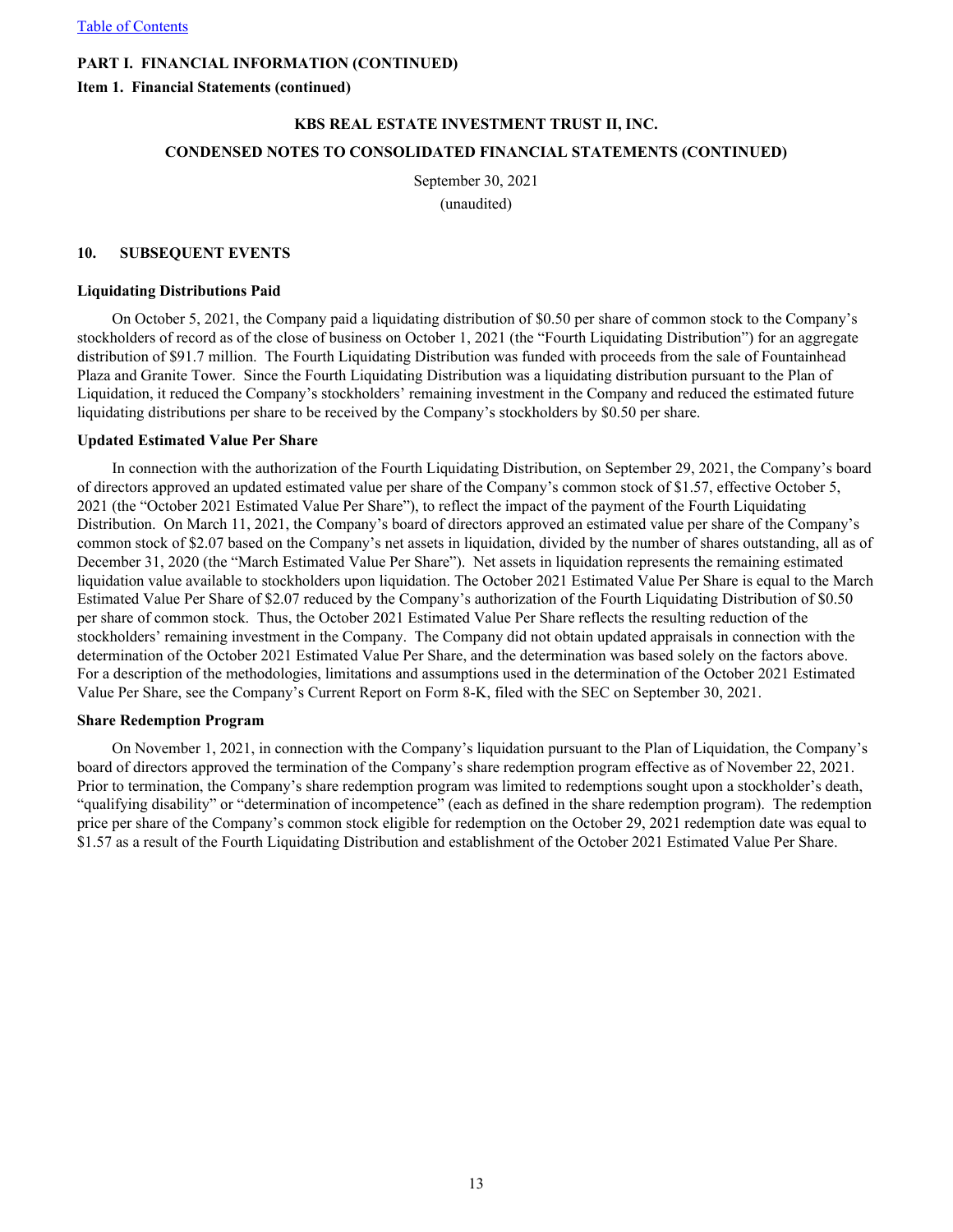**Item 1. Financial Statements (continued)**

## **KBS REAL ESTATE INVESTMENT TRUST II, INC. CONDENSED NOTES TO CONSOLIDATED FINANCIAL STATEMENTS (CONTINUED)**

September 30, 2021 (unaudited)

#### **10. SUBSEQUENT EVENTS (CONTINUED)**

#### **Purchase and Sale Agreement for Sale of Corporate Technology Centre - 300 Holger**

On March 28, 2013, the Company, through an indirect wholly owned subsidiary, acquired an office campus consisting of eight office buildings totaling 610,083 rentable square feet located on approximately 32.7 acres of land in San Jose, California ("Corporate Technology Centre"). In 2018, the Company completed the sale of three office buildings in Corporate Technology Centre to three separate purchasers unaffiliated with the Company or the Advisor, and in 2020, the Company completed the sale of four office buildings in Corporate Technology Centre to three separate purchasers unaffiliated with the Company or the Advisor.

On November 3, 2021, the due diligence period expired under the purchase and sale agreement and escrow instructions (the "Agreement") for the sale of an office building in Corporate Technology Centre containing 99,870 rentable square feet ("300 Holger") by and between an indirect wholly owned subsidiary of the Company and an unaffiliated purchaser (the "Purchaser"). Pursuant to the Agreement, the sale price for 300 Holger is \$35.0 million, subject to prorations and adjustments as provided in the Agreement.

The expected closing date is November 23, 2021. There can be no assurance that the Company will complete the sale of 300 Holger. The Purchaser would be obligated to purchase 300 Holger only after satisfaction of agreed upon closing conditions. In certain circumstances, if the Purchaser fails to complete the acquisition, it may forfeit up to \$2.0 million of earnest money.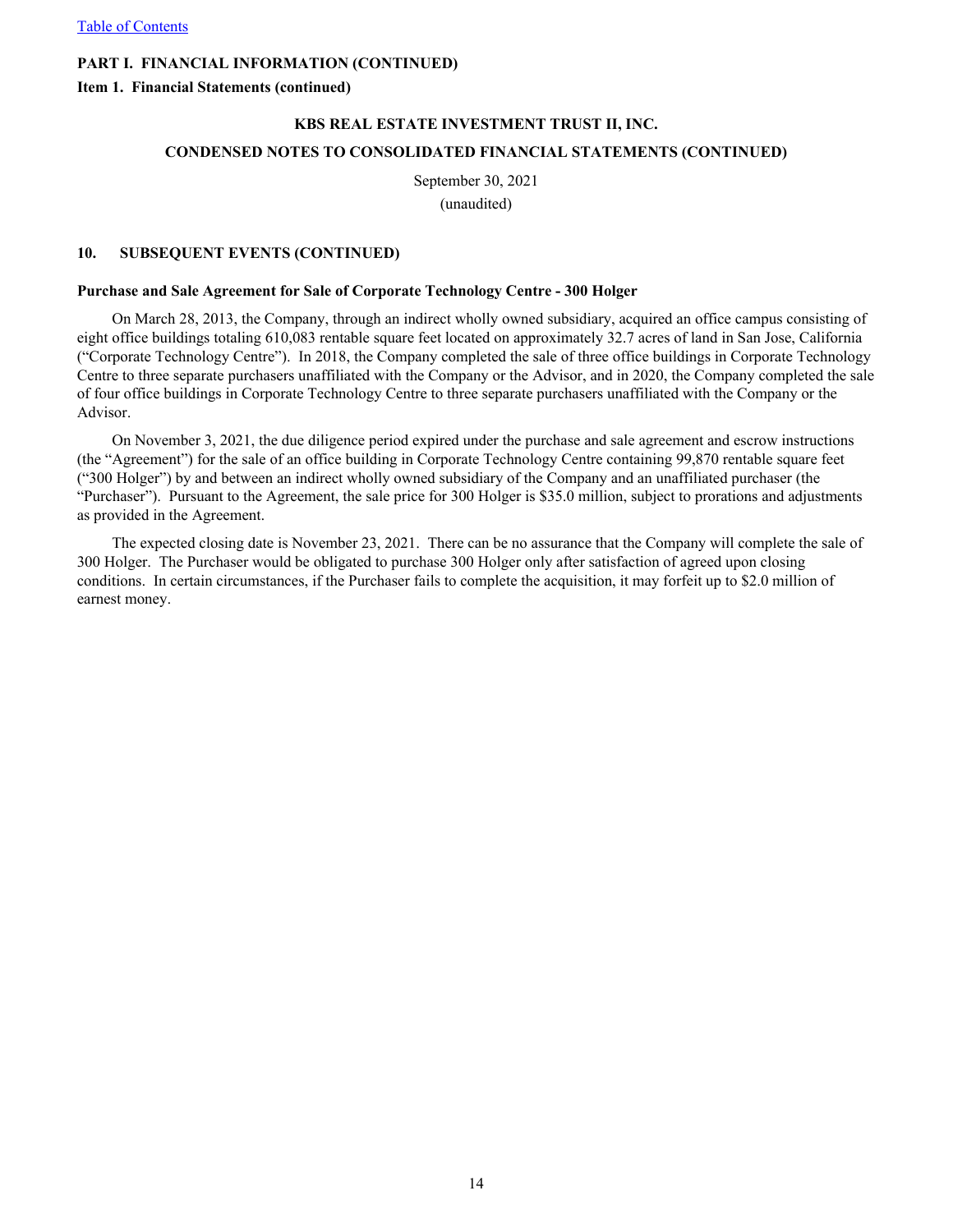## <span id="page-15-0"></span>**Item 2. Management's Discussion and Analysis of Financial Condition and Results of Operations**

The following discussion and analysis should be read in conjunction with the accompanying financial statements of KBS Real Estate Investment Trust II, Inc. and the notes thereto. As used herein, the terms "we," "our" and "us" refer to KBS Real Estate Investment Trust II, Inc., a Maryland corporation, and, as required by context, KBS Limited Partnership II, a Delaware limited partnership, which we refer to as the "Operating Partnership," and to their subsidiaries.

#### **Forward-Looking Statements**

Certain statements included in this Quarterly Report on Form 10-Q are forward-looking statements. Those statements include statements regarding the intent, belief or current expectations of KBS Real Estate Investment Trust II, Inc. and members of our management team, as well as the assumptions on which such statements are based, and generally are identified by the use of words such as "may," "will," "seeks," "anticipates," "believes," "estimates," "expects," "plans," "intends," "should" or similar expressions. Actual results may differ materially from those contemplated by such forward-looking statements. Further, forward-looking statements speak only as of the date they are made, and we undertake no obligation to update or revise forward-looking statements to reflect changed assumptions, the occurrence of unanticipated events or changes to future operating results over time, unless required by law. Moreover, you should interpret many of the risks identified in this report, as well as the risks set forth below, as being heightened as a result of the ongoing and numerous adverse impacts of the COVID-19 pandemic.

The following are some of the risks and uncertainties, although not all of the risks and uncertainties, that could cause our actual results to differ materially from those presented in our forward-looking statements:

- The COVID-19 pandemic, together with the resulting measures imposed to help control the spread of the virus, has had a negative impact on the economy and business activity globally. The extent to which the COVID-19 pandemic impacts our operations and those of our tenants and our implementation of the Plan of Liquidation (defined below) depends on future developments, which are highly uncertain and cannot be predicted with confidence, including the scope, severity and duration of the pandemic, the actions taken to contain the pandemic or mitigate its impact, and the direct and indirect economic effects of the pandemic and containment measures, among others.
- Although our board of directors and our stockholders have approved the sale of all of our assets and our dissolution pursuant to the Plan of Liquidation, we can give no assurance that we will be able to successfully implement the Plan of Liquidation and sell our assets, pay our debts and distribute the net proceeds from liquidation to our stockholders as we expect. If we underestimated our existing obligations and liabilities or if unanticipated or contingent liabilities arise, the amount of liquidating distributions ultimately paid to our stockholders could be less than estimated. Given the uncertainty and current business disruptions as a result of the outbreak of COVID-19, our implementation of the Plan of Liquidation may be materially and adversely impacted and this may have a material effect on the ultimate amount and timing of liquidating distributions received by stockholders.
- We may face unanticipated difficulties, delays or expenditures relating to our implementation of the Plan of Liquidation, which may reduce or delay our payment of liquidating distributions.
- We can give no assurance regarding the timing of asset dispositions in connection with the implementation of the Plan of Liquidation, the sale prices we will receive for our assets and the amount and timing of liquidating distributions to be received by our stockholders.
- We may face risks associated with legal proceedings, including stockholder litigation, that may be instituted against us related to the Plan of Liquidation.
- All of our executive officers, one of our directors and other key real estate and debt finance professionals are also officers, directors, managers, key professionals and/or holders of a direct or indirect controlling interest in our advisor, the entity that acted as our dealer manager and/or other KBS-affiliated entities. As a result, they face conflicts of interest, including significant conflicts created by our advisor's compensation arrangements with us and other KBS-sponsored programs and KBS-advised investors and conflicts in allocating time among us and these other programs and investors. These conflicts could result in unanticipated actions.
- We pay substantial fees to and expenses of our advisor and its affiliates. These payments reduce the amount of liquidating distributions our stockholders will receive.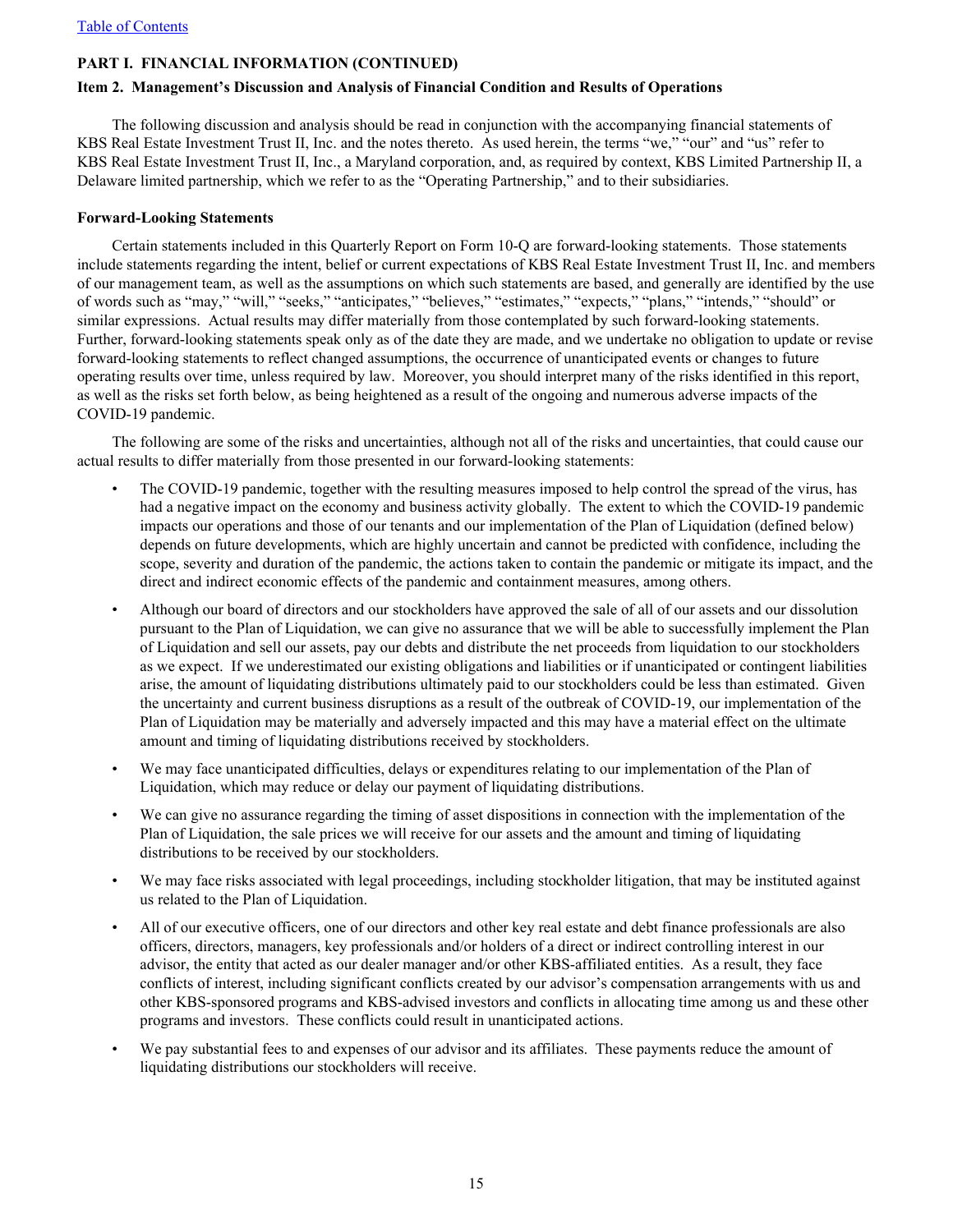## **Item 2. Management's Discussion and Analysis of Financial Condition and Results of Operations (continued)**

- We depend on tenants for the revenue generated by our real estate investments and, accordingly, the revenue generated by our real estate investments is dependent upon the success and economic viability of our tenants. Revenues from our properties could decrease due to a reduction in occupancy (caused by factors including, but not limited to, tenant defaults, tenant insolvency, early termination of tenant leases and non-renewal of existing tenant leases), rent deferrals or abatements, tenants becoming unable to pay their rent and/or lower rental rates, making it more difficult for us to meet our debt service obligations and reducing our stockholders' returns and the amount of liquidating distributions they receive. From March 2020 through September 30, 2021, we have granted rent relief to eight tenants as a result of the pandemic, and these tenants or additional tenants may request rent relief in future periods or become unable to pay rent.
- Our investments in real estate may be affected by unfavorable real estate market and general economic conditions, which could decrease the value of those assets. Revenues from our properties could decrease. Such events would make it more difficult for us to meet our debt service obligations and successfully implement the Plan of Liquidation, which could reduce our stockholders' returns and the amount of liquidating distributions they receive.
- Continued disruptions in the financial markets, changes in the demand for office properties and uncertain economic conditions could adversely affect our ability to successfully implement our business strategy and the Plan of Liquidation, which could reduce our stockholders' returns and the amount of liquidating distributions they receive.
- As of September 30, 2021, we have \$83.6 million of variable debt outstanding under our Portfolio Loan Facility, and we may incur additional variable rate debt in the future. The interest and related payments on our variable rate debt will vary with the movement of LIBOR or other indexes. Increases in one-month LIBOR or other indexes would increase the amount of our debt payments and could reduce our stockholders' returns and the amount of liquidating distributions they receive.
- On November 1, 2021, in connection with our liquidation pursuant to the Plan of Liquidation, our board of directors approved the termination of our share redemption program effective as of November 22, 2021.
- During the nine months ended September 30, 2021, we sold two office properties. During the year ended December 31, 2020, we sold two office properties and four office buildings that were part of an eight-building office campus. During the year ended December 31, 2019, we sold two office properties. As a result of our disposition activity, our general and administrative expenses, which are not directly related to the size of our portfolio, have increased as a percentage of our cash flow from operations and will continue to increase as we sell additional assets pursuant to the Plan of Liquidation.

All forward-looking statements should be read in light of the risks identified in Part I, Item 1A of our Annual Report on Form 10-K for the year ended December 31, 2020 and in Part II, Item 1A of our Quarterly Report on Form 10-Q for the period ended March 31, 2021, each as filed with the Securities and Exchange Commission (the "SEC").

## **Overview**

We were formed on July 12, 2007 as a Maryland corporation that elected to be taxed as a real estate investment trust ("REIT") beginning with the taxable year ended December 31, 2008 and we intend to continue to operate in such a manner. We conduct our business primarily through our Operating Partnership, of which we are the sole general partner. Subject to certain restrictions and limitations, our business is managed by our advisor, KBS Capital Advisors LLC, pursuant to an advisory agreement. KBS Capital Advisors conducts our operations and manages our portfolio of real estate investments. Our advisor owns 20,000 shares of our common stock. We have no paid employees.

As of September 30, 2021, we owned two office properties and an office building that is part of an office campus.

As of September 30, 2021, we had 183,432,091 shares of common stock issued and outstanding.

On November 13, 2019, in connection with a review of potential strategic alternatives available to us, a special committee composed of all of our independent directors (the "Special Committee") and our board of directors unanimously approved the sale of all of our assets and our dissolution pursuant to the terms of the plan of complete liquidation and dissolution (the "Plan of Liquidation"). The principal purpose of the Plan of Liquidation is to provide liquidity to our stockholders by selling our assets, paying our debts and distributing the net proceeds from liquidation to our stockholders. On March 5, 2020, our stockholders approved the Plan of Liquidation. The Plan of Liquidation is included as an exhibit to this Quarterly Report on Form 10-Q.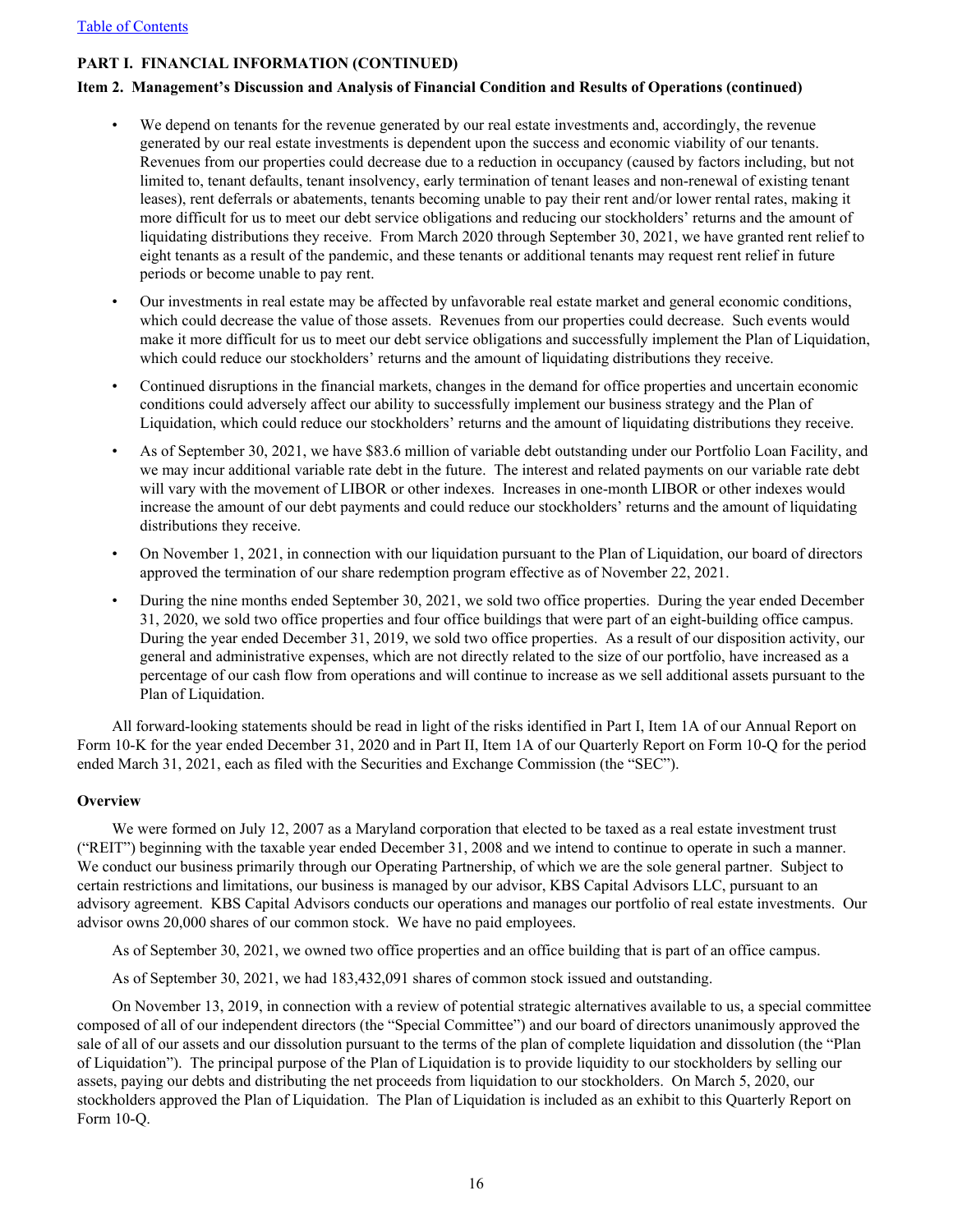### **Item 2. Management's Discussion and Analysis of Financial Condition and Results of Operations (continued)**

#### *Plan of Liquidation*

In accordance with the Plan of Liquidation, our objectives are to pursue an orderly liquidation of our company by selling all of our remaining assets, paying our debts and our known liabilities, providing for the payment of unknown or contingent liabilities, distributing the net proceeds from liquidation to our stockholders and winding up our operations and dissolving our company. While pursuing our liquidation pursuant to the Plan of Liquidation, we intend to continue to manage our portfolio of assets to maintain and, if possible, improve the quality and income-producing ability of our properties to enhance property stability and better position our remaining assets for sale.

We expect to distribute substantially all of the net proceeds from liquidation to our stockholders within 24 months from March 5, 2020. Pursuant to the Plan of Liquidation, on March 5, 2020, our board of directors authorized an initial liquidating distribution in the amount of \$0.75 per share of common stock to stockholders of record as of the close of business on March 5, 2020. On July 31, 2020, our board of directors authorized a second liquidating distribution in the amount of \$0.25 per share of common stock to stockholders of record as of the close of business on August 3, 2020. On December 24, 2020, our board of directors authorized a third liquidating distribution in the amount of \$0.40 per share of common stock to stockholders of record as of the close of business on December 24, 2020, and on September 29, 2021, our board of directors authorized a fourth liquidating distribution in the amount of \$0.50 per share of common stock to stockholders of record as of the close of business on October 1, 2021. See "— Subsequent Events — Liquidating Distributions Paid." We expect to continue to pay liquidating distribution payments to our stockholders through the completion of our liquidation process. However, if we cannot sell our assets and pay our debts within 24 months from March 5, 2020, or if the board of directors and the Special Committee determine that it is otherwise advisable to do so, pursuant to the Plan of Liquidation, we may transfer and assign our remaining assets to a liquidating trust. Upon such transfer and assignment, our stockholders will receive beneficial interests in the liquidating trust.

Our expectations about the implementation of the Plan of Liquidation and the amount of any additional liquidating distributions that we will pay to our stockholders and when we will pay them are subject to risks and uncertainties and are based on certain estimates and assumptions, one or more of which may prove to be incorrect. As a result, the actual amount of any additional liquidating distributions we pay to stockholders may be more or less than we estimate and the liquidating distributions may be paid later than we predict. There are many factors that may affect the amount of liquidating distributions we will ultimately pay to our stockholders. If we underestimate our existing obligations and liabilities or the amount of taxes, transaction fees and expenses relating to the liquidation and dissolution, or if unanticipated or contingent liabilities arise, the amount of liquidating distributions ultimately paid to our stockholders could be less than estimated. Moreover, the liquidation value will fluctuate over time in response to developments related to individual assets in our portfolio and the management of those assets, in response to the real estate and finance markets, based on the actual liquidation timing and the amount of net proceeds received from the disposition of the remaining assets and due to other factors. Given the uncertainty and current business disruptions as a result of the outbreak of COVID-19, our implementation of the Plan of Liquidation may be materially and adversely impacted and this may have a material effect on the ultimate amount and timing of liquidating distributions received by our stockholders. While we have considered the impact from COVID-19 in our net assets in liquidation presented on the Condensed Consolidated Statement of Net Assets as of September 30, 2021, the extent to which our business may be affected by COVID-19 depends on future developments with respect to the continued spread and treatment of the virus, the actions taken to contain the pandemic or mitigate its impact, and the direct and indirect economic effects of the pandemic and containment measures. See "— Market Outlook — Real Estate and Real Estate Finance Markets — COVID-19 Pandemic and Portfolio Outlook" for a discussion of the impact of the outbreak of COVID-19 on our business and our liquidation. We can give no assurance regarding the timing of asset dispositions in connection with the implementation of the Plan of Liquidation, the sale prices we will receive for our assets, and the amount or timing of liquidating distributions to be received by our stockholders.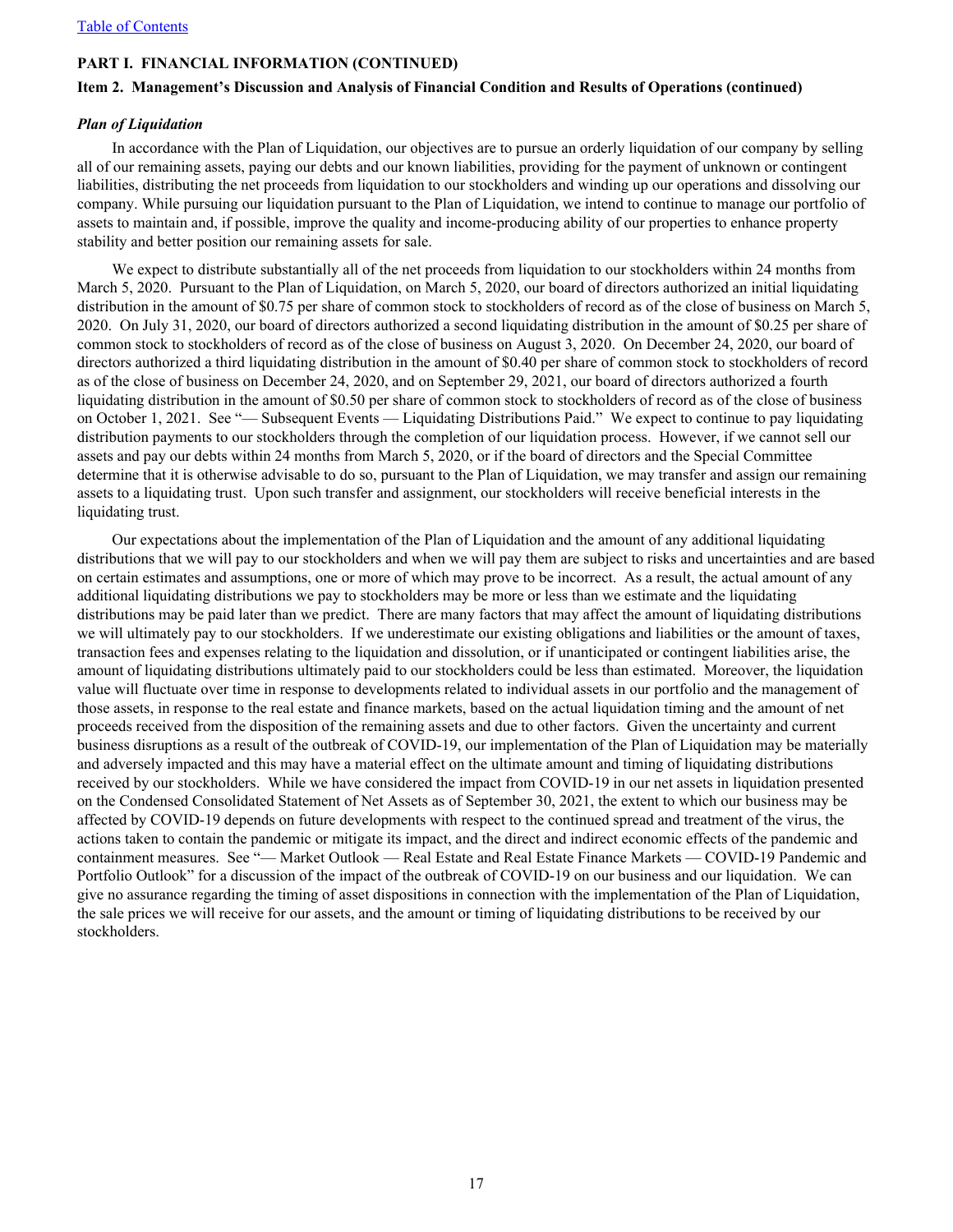#### **Item 2. Management's Discussion and Analysis of Financial Condition and Results of Operations (continued)**

#### **Market Outlook – Real Estate and Real Estate Finance Markets**

Volatility in global financial markets and changing political environments can cause fluctuations in the performance of the U.S. commercial real estate markets. Possible future declines in rental rates, slower or potentially negative net absorption of leased space and expectations of future rental concessions, including free rent to renew tenants early, to retain tenants who are up for renewal or to attract new tenants, may result in decreases in cash flows from our properties. Further, revenues from our properties could decrease due to a reduction in occupancy (caused by factors including, but not limited to, tenant defaults, tenant insolvency, early termination of tenant leases and non-renewal of existing tenant leases), rent deferrals or abatements, tenants being unable to pay their rent and/or lower rental rates. Reductions in revenues from our properties would adversely impact the timing of asset sales and/or the sales price we will receive for our properties. To the extent there are increases in the cost of financing due to higher interest rates, this may cause difficulty in refinancing debt obligations at terms as favorable as the terms of existing indebtedness. Further, increases in interest rates would increase the amount of our debt payments on our variable rate debt. Management continuously reviews our debt financing strategies to optimize our portfolio and the cost of our debt exposure. Market conditions can change quickly, potentially negatively impacting the value of real estate investments. Most recently, the outbreak of COVID-19 has had a negative impact on the real estate market as discussed below.

#### *COVID-19 Pandemic and Portfolio Outlook*

As of September 30, 2021, the novel coronavirus, or COVID-19, pandemic is ongoing. During 2020, the COVID-19 pandemic created disruption in the U.S. and global economies, adversely impacting many industries, including the U.S. office real estate industry and the industries of our tenants, directly or indirectly. In 2021, the global economy has, with certain setbacks, begun reopening and wider distribution of vaccines will likely encourage greater economic activity. Nonetheless, the recovery could remain uneven, particularly given uncertainty with respect to the distribution and acceptance of the vaccines and their effectiveness with respect to new variants of the virus.

The outbreak of COVID-19 and its impact on the current financial, economic, capital markets and real estate market environment, and future developments in these and other areas present uncertainty and risk with respect to our business, financial condition, results of operations, cash flows and liquidation. Although a recovery is partially underway, it continues to be gradual, uneven and characterized by meaningful dispersion across sectors and regions, and could be hindered by persistent or resurgent infection rates. The most recent round of U.S. fiscal stimulus could provide meaningful support, along with continued accommodative monetary policy and wider distribution of vaccines. Issues with respect to the distribution and acceptance of vaccines or the spread of new variants of the virus could adversely impact the recovery. Overall, there remains significant uncertainty regarding the timing and duration of the economic recovery, which precludes any prediction as to the ultimate adverse impact COVID-19 may have on our business and liquidation.

During the year ended December 31, 2020 and the nine months ended September 30, 2021, we did not experience a significant impact to rental income collections from the COVID-19 pandemic. Rent collections for the quarter ended September 30, 2021 were approximately 99%. Many of our tenants have suffered reductions in revenue. As of September 30, 2021, we had entered into lease amendments related to the effects of the COVID-19 pandemic, granting \$0.2 million of rent deferrals for the period from March 2020 through September 30, 2021 and granting \$0.2 million in rental abatements during this period. From March 2020 through September 30, 2021, eight tenants were granted rental deferrals or rental abatements as a result of the pandemic, of which three tenants have begun to pay rent in accordance with their lease agreements subsequent to the deferral or abatement period. We will continue to evaluate any additional short-term rent relief requests from tenants on an individual basis. Any future rent relief arrangements are expected to be structured as temporary short-term deferrals of base rent that will be paid back over time. Not all tenant requests will ultimately result in modified agreements, nor are we forgoing our contractual rights under our lease agreements. In most cases, it is in our best interest to help our tenants remain in business and reopen when restrictions are lifted. Subsequent to September 30, 2021, we have not seen a material impact on our rent collections. Current collections and rent relief requests to-date may not be indicative of collections or requests in any future period.

Although we did not experience significant disruptions in rental income, during the year ended December 31, 2020 and the nine months ended September 30, 2021, we reduced the estimated liquidation value of our real estate portfolio by \$90.2 million and \$54.4 million (or \$30.9 million after accounting for the decrease in estimated capital expenditures of \$23.5 million that was previously projected to be spent), respectively, due to changes in leasing projections across our portfolio resulting in lower projected cash flow and projected sales prices caused by the impact of the COVID-19 pandemic. In future periods, we may need to recognize additional decreases in the values of our real estate properties to the extent leasing projections and projected sales prices decline at our properties.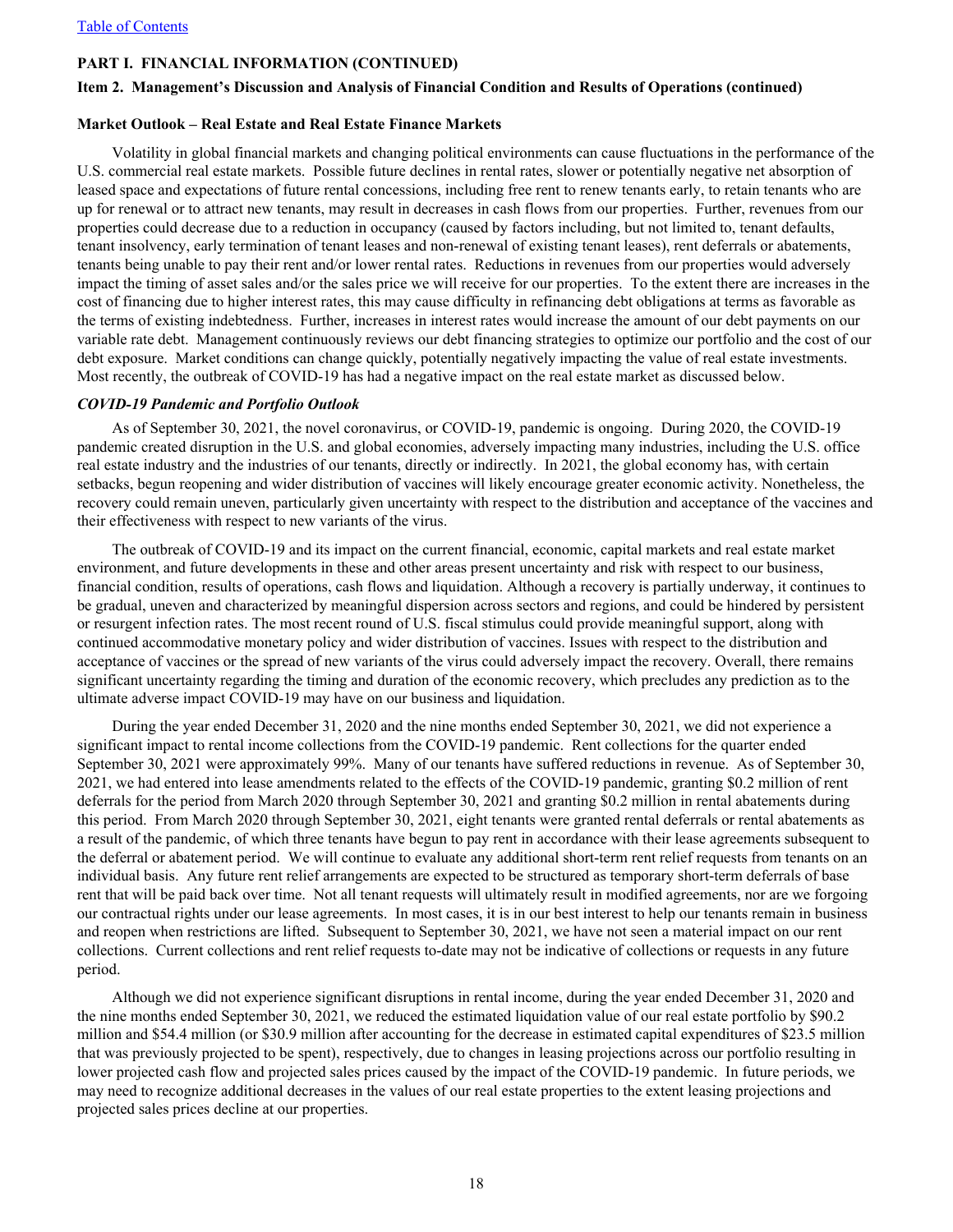## **Item 2. Management's Discussion and Analysis of Financial Condition and Results of Operations (continued)**

Should we experience significant reductions in rental revenue in the future, this may limit our ability to draw on our portfolio loan facility due to covenants described in our loan agreements. However, we believe that our cash on hand, proceeds from asset sales and proceeds available under our portfolio loan facility will be sufficient to meet our liquidity needs during our liquidation.

Our business, like all businesses, is being impacted by the uncertainty regarding the COVID-19 pandemic, the effectiveness of policies introduced to neutralize the disease, and the impact of those policies on economic activity. Given the uncertainty and current business disruptions as a result of the outbreak of COVID-19, our implementation of the Plan of Liquidation may be materially and adversely impacted and this may have a material effect on the ultimate amount and timing of liquidating distributions received by our stockholders.

#### **Liquidity and Capital Resources**

As described above under "— Overview — Plan of Liquidation," on March 5, 2020, our stockholders approved the sale of all of our assets and our dissolution pursuant to the terms of the Plan of Liquidation. We expect to sell all of our assets, pay all of our known liabilities, provide for unknown liabilities and distribute the net proceeds from liquidation to our stockholders. Our principal demands for funds during our liquidation are and will be for: the payment of operating expenses, capital expenditures and general and administrative expenses, including expenses in connection with the Plan of Liquidation; payments under debt obligations; and payments of distributions to stockholders pursuant to the Plan of Liquidation. During our liquidation, we intend to use our cash on hand and proceeds from the sale of real estate properties as our primary sources of liquidity. To the extent available, we also intend to use cash flow generated by our real estate investments and proceeds from debt financing; however, asset sales will further reduce cash flows from these sources during the implementation of the Plan of Liquidation.

On November 1, 2021, in connection with our liquidation pursuant to the Plan of Liquidation, our board of directors approved the termination of our share redemption program effective as of November 22, 2021.

Our investments in real estate generate cash flow in the form of rental revenues and tenant reimbursements, which are reduced by operating expenditures, debt service payments, the payment of asset management fees and corporate general and administrative expenses. Cash flow from operations from our real estate investments is primarily dependent upon the occupancy level of our portfolio, the net effective rental rates on our leases, the collectibility of rent and operating recoveries from our tenants and how well we manage our expenditures. As of September 30, 2021, our real estate properties were 60% occupied.

For the nine months ended September 30, 2021, our cash needs for capital expenditures and the payment of debt obligations were met with cash on hand and proceeds from asset sales. Operating cash needs during the same period were met with cash flow generated by our real estate. We believe that our cash on hand, proceeds from the sales of real estate properties and, to the extent available, our cash flow from operations and proceeds available under our portfolio loan facility will be sufficient to meet our liquidity needs during our liquidation. As discussed above, asset sales will further reduce cash flows from operations and proceeds available from debt financing during the implementation of the Plan of Liquidation.

We do not expect to pay regular monthly distributions during the liquidating process. During the liquidating process, we intend to maintain adequate cash reserves for liquidity, capital expenditures, debt repayments and other future capital needs.

We expect to continue to pay liquidating distribution payments to our stockholders through the completion of our liquidation process and to pay the final liquidating distribution after we sell all of our assets, pay all of our known liabilities and provide for unknown liabilities. We expect to substantially complete these activities within 24 months from March 5, 2020, the day our stockholders approved the Plan of Liquidation. However, our expectations about the amount of liquidating distributions that we will pay and when we will pay them are based on many estimates and assumptions, one or more of which may prove to be incorrect. As a result, the actual amount of liquidating distributions we pay to our stockholders may be more or less than we estimate and the liquidating distributions may be paid later than we predict. See "— Overview — Plan of Liquidation" and "—Market Outlook — Real Estate and Real Estate Finance Markets — COVID-19 Pandemic and Portfolio Outlook" for a discussion of the impact of the outbreak of COVID-19 on our business and our liquidation.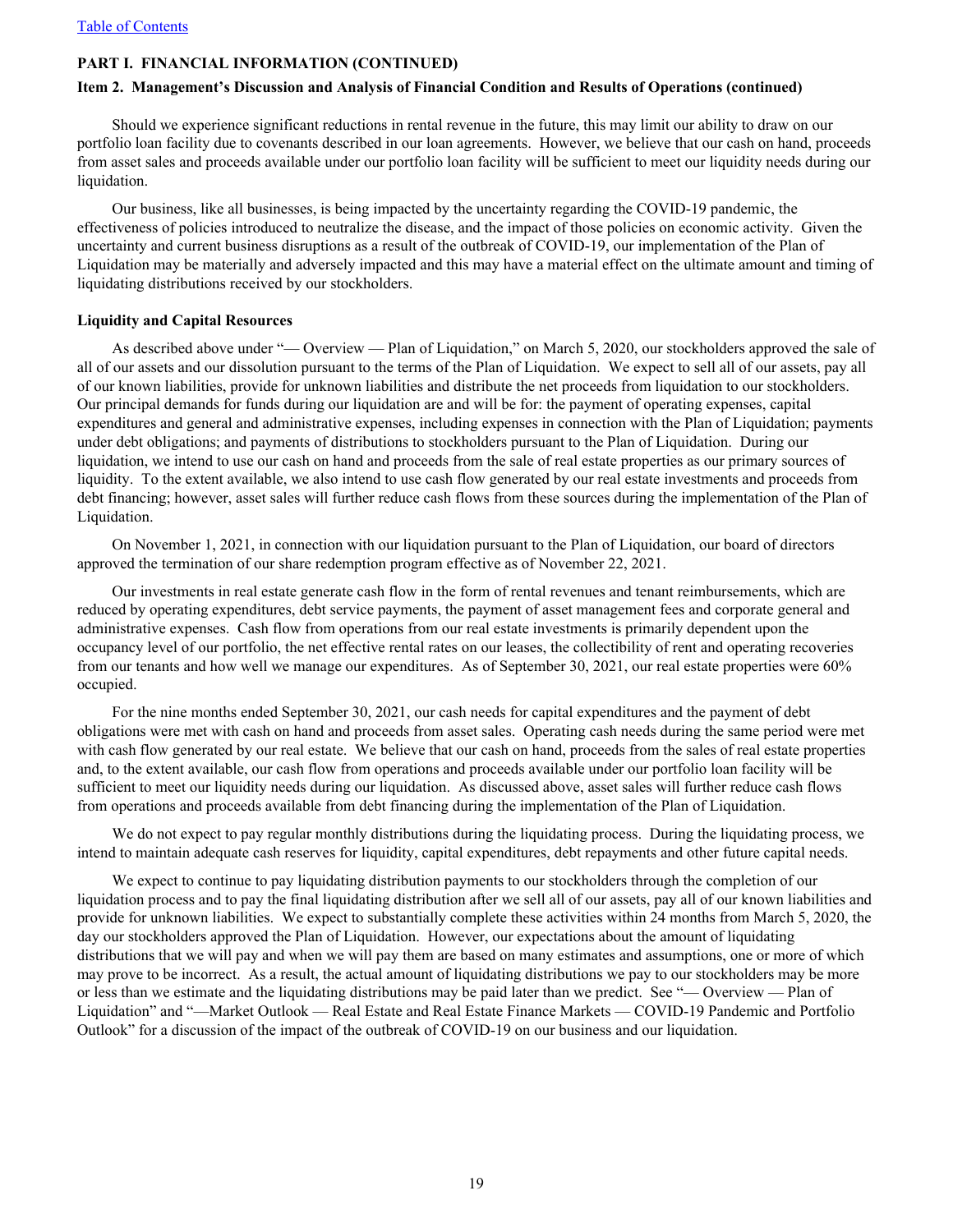## **Item 2. Management's Discussion and Analysis of Financial Condition and Results of Operations (continued)**

In addition to using our capital resources to meet our debt service obligations, for capital expenditures and for operating costs, we use our capital resources to make certain payments to our advisor. We paid our advisor fees in connection with the acquisition and origination of our assets and pay our advisor fees in connection with the management and disposition of our assets and for certain costs incurred by our advisor in providing services to us. Among the fees payable to our advisor is an asset management fee. With respect to investments in real estate, we pay our advisor a monthly asset management fee equal to one-twelfth of 0.75% of the amount paid or allocated to acquire the investment, plus the cost of any subsequent development, construction or improvements to the property. This amount includes any portion of the investment that was debt financed and is inclusive of acquisition fees and expenses related thereto. We also continue to reimburse our advisor and our dealer manager for certain stockholder services.

During the nine months ended September 30, 2021, cash and cash equivalents increased by \$106.8 million primarily as a result of \$128.7 million of net cash proceeds from the dispositions of two office properties after debt repayments and net inflows from investments in real estate of \$17.1 million, offset by \$24.9 million of capital expenditure payments and \$7.9 million of corporate expenditures. Subsequent to September 30, 2021, we paid a liquidating distribution of \$0.50 per share of common stock to stockholders of record as of the close of business on October 1, 2021 for an aggregate distribution of \$91.7 million.

In order to execute our investment strategy, we primarily utilized secured debt to finance a portion of our investment portfolio. Management remains vigilant in monitoring the risks inherent with the use of debt in our portfolio and is taking actions to ensure that these risks, including refinance and interest rate risks, are properly balanced with the benefit of using leverage. We limit our total liabilities to 75% of the cost (before deducting depreciation and other noncash reserves) of our tangible assets; however, we may exceed that limit if the majority of the conflicts committee approves each borrowing in excess of such limitation and we disclose such borrowings to our stockholders in our next quarterly report with an explanation from the conflicts committee of the justification for the excess borrowing. As of September 30, 2021, our borrowings and other liabilities were approximately 17% of both the cost (before deducting depreciation and other noncash reserves) and book value (before deducting depreciation) of our tangible assets, respectively.

Pursuant to our stockholders' approval of the Plan of Liquidation, we adopted the liquidation basis of accounting as of February 1, 2020 (as the approval of the Plan of Liquidation by our stockholders became imminent within the first week of February 2020 based on the results of our solicitation of proxies from our stockholders for their approval of the Plan of Liquidation) and for the periods subsequent to February 1, 2020 in accordance with GAAP. Accordingly, on February 1, 2020, assets were adjusted to their estimated net realizable value, or liquidation value, which represents the estimated amount of cash that we will collect through the disposal of our assets as we carry out our Plan of Liquidation. The liquidation values of our operating properties are presented on an undiscounted basis. Estimated costs to dispose of assets and estimated capital expenditures through the anticipated disposition date of the properties have been presented separately from the related assets. Liabilities are carried at their contractual amounts due or estimated settlement amounts.

#### **Contractual Obligations**

 $\mathcal{L}_\text{max}$  , where  $\mathcal{L}_\text{max}$  and  $\mathcal{L}_\text{max}$ 

The following is a summary of our contractual obligations as of September 30, 2021 (in thousands):

|                                                                  | Payments Due During the Years Ending December 31, |           |  |                             |      |           |      |  |      |                          |      |  |
|------------------------------------------------------------------|---------------------------------------------------|-----------|--|-----------------------------|------|-----------|------|--|------|--------------------------|------|--|
| <b>Contractual Obligations</b>                                   | Total                                             |           |  | <b>Remainder of</b><br>2021 | 2022 |           | 2023 |  | 2024 |                          | 2025 |  |
| Outstanding debt obligations <sup>(1)</sup>                      |                                                   | 83,632 \$ |  |                             |      | 83.632 \$ |      |  |      |                          |      |  |
| Interest payments on outstanding debt obligations <sup>(2)</sup> |                                                   | 634       |  | 324                         |      | 310 S     |      |  |      | $\overline{\phantom{a}}$ |      |  |

(1) Amounts include principal payments only based on maturity dates as of September 30, 2021.

 $^{(2)}$  Projected interest payments are based on the outstanding principal amounts, maturity dates and interest rates in effect as of September 30, 2021 (consisting of the contractual interest rate). During the nine months ended September 30, 2021, we incurred interest expense of \$3.0 million.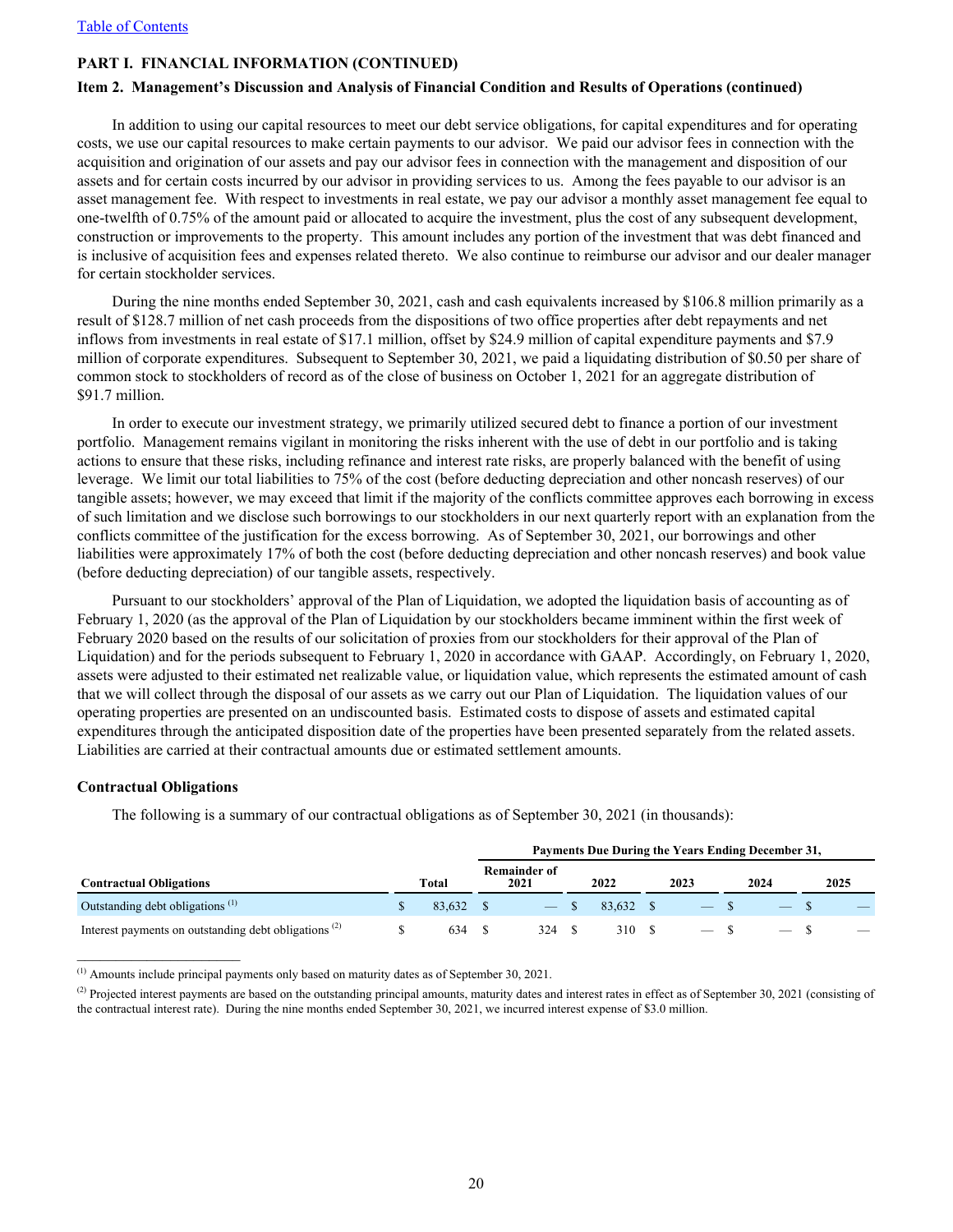### **Item 2. Management's Discussion and Analysis of Financial Condition and Results of Operations (continued)**

#### **Changes in Net Assets in Liquidation**

#### *For the Nine Months September 30, 2021*

Net assets in liquidation decreased by approximately \$26.4 million from \$381.5 million on December 31, 2020 to \$355.1 million on September 30, 2021. The primary reason for the decrease in net assets in liquidation was due to a decrease in the liquidation value our real estate properties, offset by a decrease in projected capital expenditures and an increase in estimated cash flows from operations.

During the nine months ended September 30, 2021, the estimated net realizable value of real estate after estimated closing costs and disposition fees decreased by \$54.4 million, primarily driven by our investments in an office property located in Denver, Colorado ("Granite Tower"), an office property located in Fairfax, Virginia ("Willow Oaks Corporate Center") and an office building located in Los Angeles, California ("Union Bank Plaza"), as follows:

- Granite Tower The net proceeds from the sale of Granite Tower decreased by approximately \$24.1 million due to an increase in outstanding capital costs that were previously projected to be spent prior to disposition of the property. The decrease in the net realizable value of Granite Tower was offset by a decrease in capital expenditures of \$23.5 million primarily due to a reduction in tenant improvement costs.
- Willow Oaks Corporate Center The estimated net proceeds from the sale of Willow Oaks Corporate Center decreased by approximately \$11.3 million to reflect the contractual sales price as the property was under contract to sell as of September 30, 2021.
- Union Bank Plaza The estimated net proceeds from the sale of Union Bank Plaza decreased by approximately \$22.3 million as the liquidation value was adjusted based on information received from prospective buyers as the property is currently being marketed for sale.

There is inherent uncertainty with these estimates and projections, and they could change materially based on the timing of the sales of our remaining real estate properties, the performance of our remaining assets and any changes in the underlying assumptions of the projected cash flows from such properties.

#### **Results of Operations**

In light of the adoption of liquidation basis accounting as of February 1, 2020, the results of operations for the current year period are not comparable to the prior year period. The sale of assets under the Plan of Liquidation will have a significant impact on our operations. See "— Overview — Plan of Liquidation" and "— Market Outlook — Real Estate and Real Estate Finance Markets — COVID-19 Pandemic and Portfolio Outlook" for a discussion of the impact of the outbreak of COVID-19 on our business and our liquidation.

Due to the adoption of the Plan of Liquidation, we are no longer reporting funds from operations and modified funds from operations as we no longer consider these to be key performance measures.

#### **Critical Accounting Policies**

Our consolidated interim financial statements and condensed notes thereto have been prepared in accordance with GAAP and in conjunction with the rules and regulations of the SEC. The preparation of our financial statements requires significant management judgements, assumptions and estimates about matters that are inherently uncertain. These judgments affect the reported amounts of assets and liabilities and our disclosure of contingent assets and liabilities as of the dates of the financial statements. With different estimates or assumptions, materially different amounts could be reported in our financial statements. A discussion of the accounting policies that management considers critical in that they involve significant management judgements, assumptions and estimates is included in our Annual Report on Form 10-K for the year ended December 31, 2020 filed with the SEC. There have been no significant changes to our policies during 2021.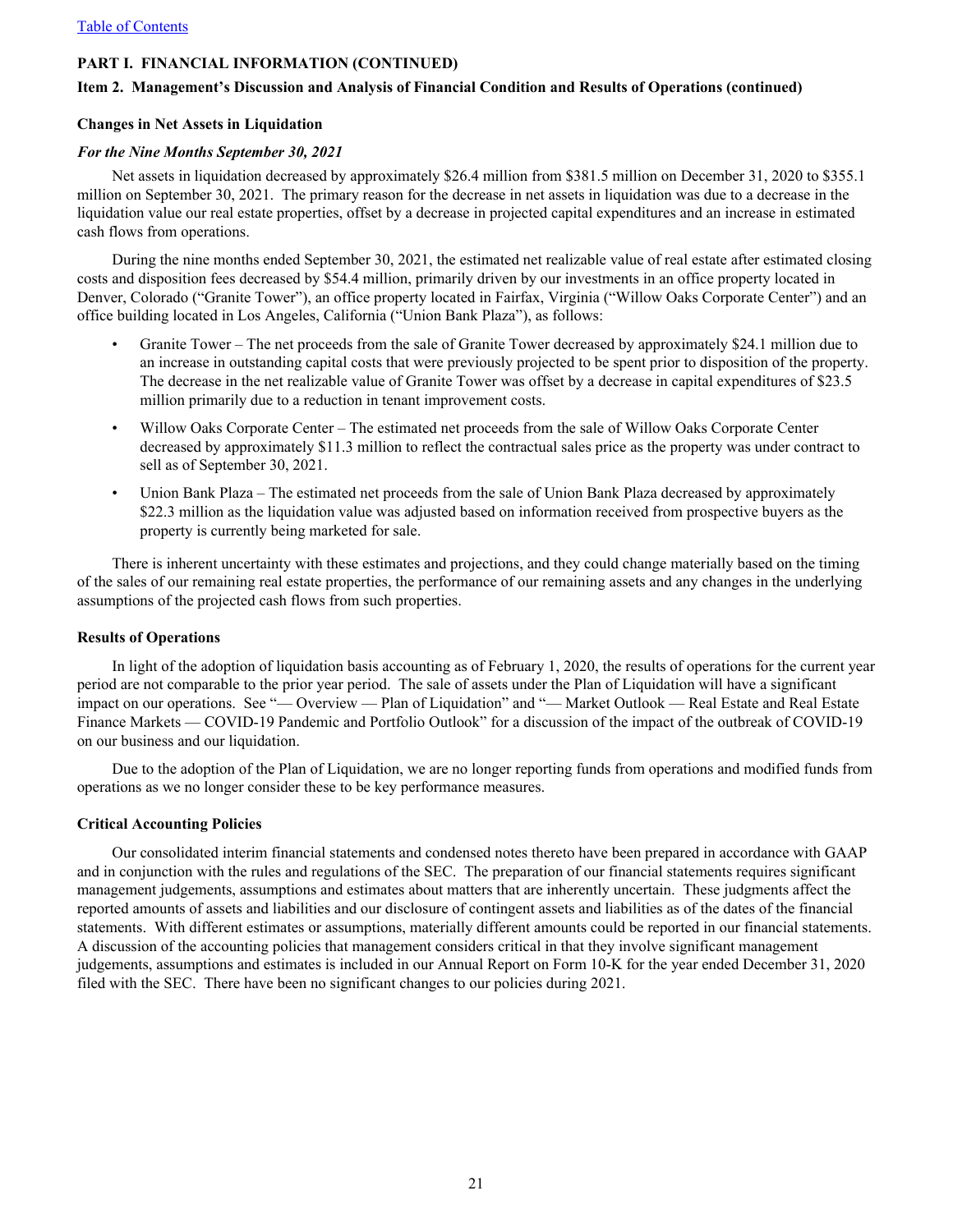## **Item 2. Management's Discussion and Analysis of Financial Condition and Results of Operations (continued)**

#### **Subsequent Events**

#### *Liquidating Distributions Paid*

On October 5, 2021, we paid a liquidating distribution of \$0.50 per share of common stock to our stockholders of record as of the close of business on October 1, 2021 (the "Fourth Liquidating Distribution") for an aggregate distribution of \$91.7 million. The Fourth Liquidating Distribution was funded with proceeds from the sale of Fountainhead Plaza and Granite Tower. Since the Fourth Liquidating Distribution was a liquidating distribution pursuant to the Plan of Liquidation, it reduced our stockholders' remaining investment in us and reduced the estimated future liquidating distributions per share to be received by our stockholders by \$0.50 per share.

#### *Updated Estimated Value Per Share*

In connection with the authorization of the Fourth Liquidating Distribution, on September 29, 2021, our board of directors approved an updated estimated value per share of our common stock of \$1.57, effective October 5, 2021 (the "October 2021 Estimated Value Per Share"), to reflect the impact of the payment of the Fourth Liquidating Distribution. On March 11, 2021, our board of directors approved an estimated value per share of our common stock of \$2.07 based on our net assets in liquidation, divided by the number of shares outstanding, all as of December 31, 2020 (the "March Estimated Value Per Share"). Net assets in liquidation represents the remaining estimated liquidation value available to stockholders upon liquidation. The October 2021 Estimated Value Per Share is equal to the March Estimated Value Per Share of \$2.07 reduced by our board of directors' authorization of the Fourth Liquidating Distribution of \$0.50 per share of common stock. Thus, the October 2021 Estimated Value Per Share reflects the resulting reduction of our stockholders' remaining investment in us. We did not obtain updated appraisals in connection with the determination of the October 2021 Estimated Value Per Share, and the determination was based solely on the factors above. For a description of the methodologies, limitations and assumptions used in the determination of the October 2021 Estimated Value Per Share, see our Current Report on Form 8-K, filed with the SEC on September 30, 2021.

#### *Share Redemption Program*

On November 1, 2021, in connection with our liquidation pursuant to the Plan of Liquidation, our board of directors approved the termination of our share redemption program effective as of November 22, 2021. Prior to termination, our share redemption program was limited to redemptions sought upon a stockholder's death, "qualifying disability" or "determination of incompetence" (each as defined in the share redemption program). The redemption price per share of our common stock eligible for redemption on the October 29, 2021 redemption date was equal to \$1.57 as a result of the Fourth Liquidating Distribution and establishment of the October 2021 Estimated Value Per Share.

#### *Purchase and Sale Agreement for Sale of Corporate Technology Centre - 300 Holger*

On March 28, 2013, we, through an indirect wholly owned subsidiary, acquired an office campus consisting of eight office buildings totaling 610,083 rentable square feet located on approximately 32.7 acres of land in San Jose, California ("Corporate Technology Centre"). In 2018, we completed the sale of three office buildings in Corporate Technology Centre to three separate purchasers unaffiliated with us or our advisor, and in 2020, we completed the sale of four office buildings in Corporate Technology Centre to three separate purchasers unaffiliated with the us or our advisor.

On November 3, 2021, the due diligence period expired under the purchase and sale agreement and escrow instructions (the "Agreement") for the sale of an office building in Corporate Technology Centre containing 99,870 rentable square feet ("300 Holger") by and between our indirect wholly owned subsidiary and an unaffiliated purchaser (the "Purchaser"). Pursuant to the Agreement, the sale price for 300 Holger is \$35.0 million, subject to prorations and adjustments as provided in the Agreement.

The expected closing date is November 23, 2021. There can be no assurance that we will complete the sale of 300 Holger. The Purchaser would be obligated to purchase 300 Holger only after satisfaction of agreed upon closing conditions. In certain circumstances, if the Purchaser fails to complete the acquisition, it may forfeit up to \$2.0 million of earnest money.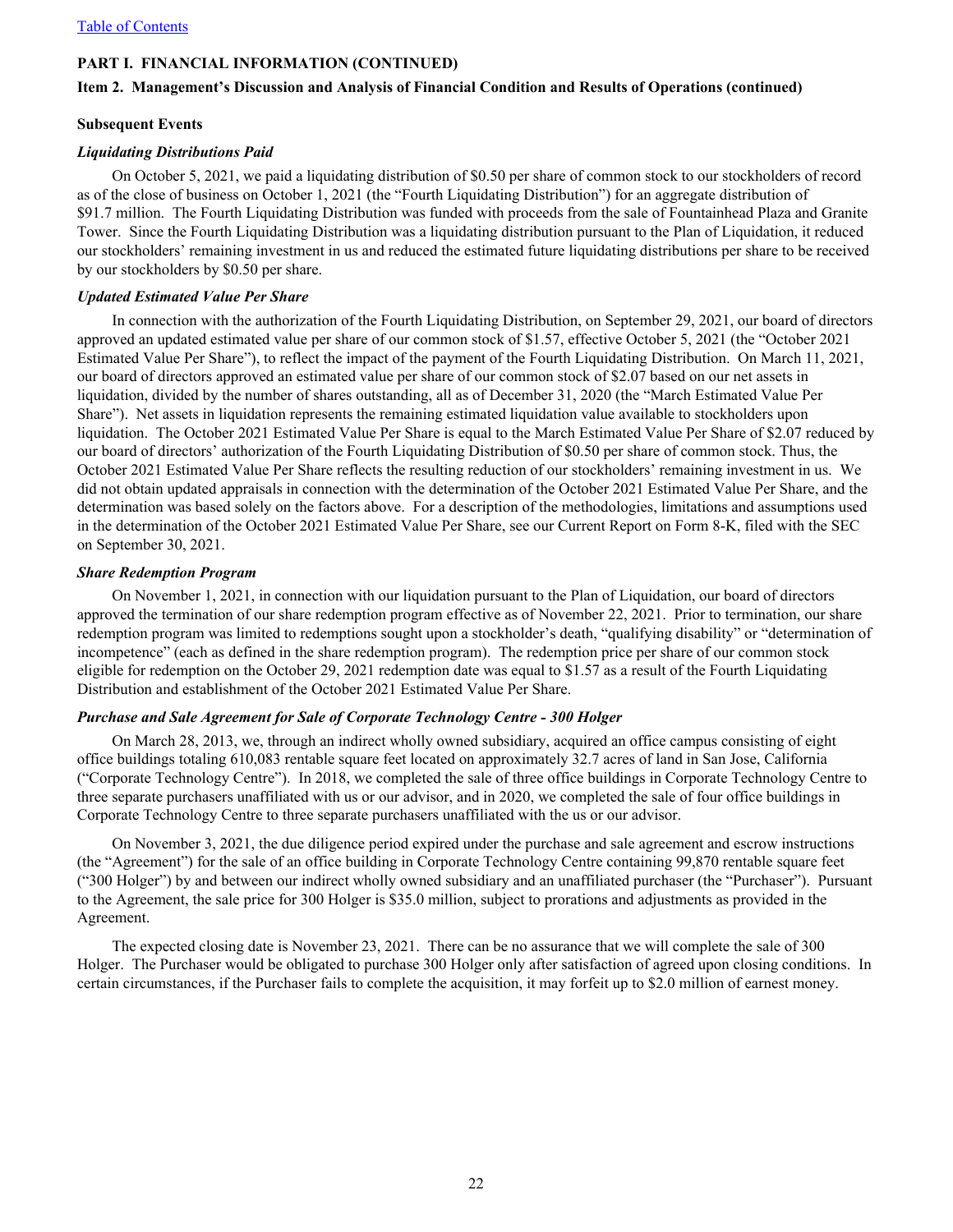#### <span id="page-23-0"></span>**Item 3. Quantitative and Qualitative Disclosures about Market Risk**

We are exposed to the effects of interest rate changes as a result of borrowings used to maintain liquidity, to fund the financing and refinancing of our real estate portfolio and to fund our operations. Our profitability and the value of our portfolio may be adversely affected during any period as a result of interest rate changes. Our interest rate risk management objectives are to limit the impact of interest rate changes on earnings, prepayment penalties and cash flows and to lower overall borrowing costs.

As of September 30, 2021, we were exposed to market risks related to fluctuations in interest rates on \$83.6 million of variable rate debt outstanding. Movements in interest rates on our variable rate debt would change our future earnings and cash flows, but not significantly affect the fair value of those instruments. However, changes in required risk premiums would result in changes in the fair value of variable rate instruments. Based on interest rates as of September 30, 2021, if interest rates were 100 basis points higher or lower during the 12 months ending September 30, 2022, interest expense on our variable rate debt would increase or decrease by \$0.8 million.

The interest rate of our variable rate debt as of September 30, 2021 was 1.5%. The interest rate represents the actual interest rate in effect as of September 30, 2021, using interest rate indices as of September 30, 2021, where applicable.

For a discussion of the interest rate risks related to the current capital and credit markets, see "Management's Discussion and Analysis of Financial Condition and Results of Operations — Market Outlook — Real Estate and Real Estate Finance Markets" herein and the risks discussed under Part I, Item 1A of our Annual Report on Form 10-K for the year ended December 31, 2020, as filed with the SEC.

#### **Item 4. Controls and Procedures**

#### **Disclosure Controls and Procedures**

As of the end of the period covered by this report, management, including our principal executive officer and principal financial officer, evaluated the effectiveness of the design and operation of our disclosure controls and procedures. Based upon, and as of the date of, the evaluation, our principal executive officer and principal financial officer concluded that the disclosure controls and procedures were effective as of the end of the period covered by this report to ensure that information required to be disclosed in the reports we file and submit under the Exchange Act is recorded, processed, summarized and reported as and when required. Disclosure controls and procedures include, without limitation, controls and procedures designed to ensure that information required to be disclosed by us in the reports we file and submit under the Exchange Act is accumulated and communicated to our management, including our principal executive officer and our principal financial officer, as appropriate to allow timely decisions regarding required disclosure.

#### **Internal Control Over Financial Reporting**

There have been no changes in our internal control over financial reporting that occurred during the quarter ended September 30, 2021 that have materially affected, or are reasonably likely to materially affect, our internal control over financial reporting.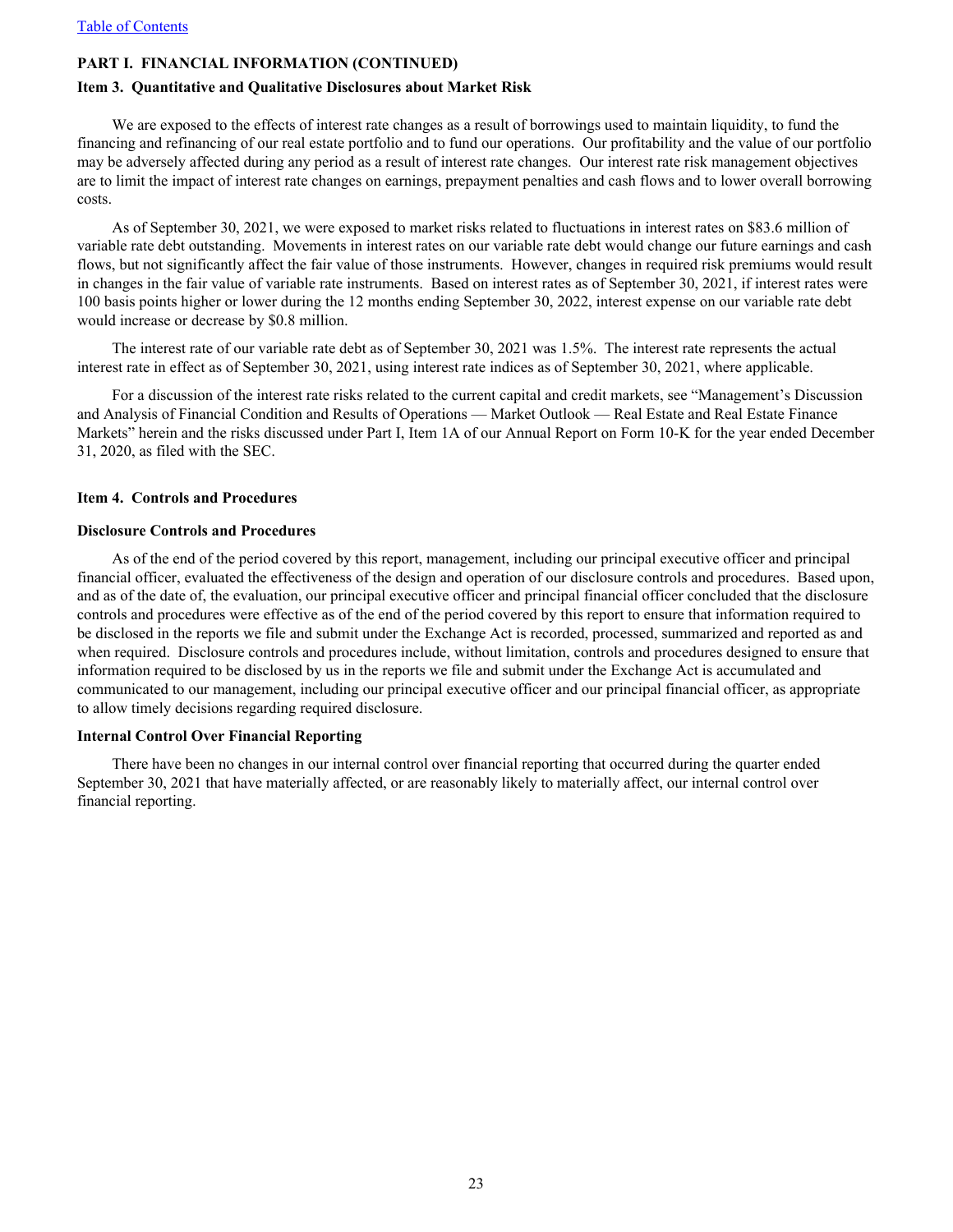## <span id="page-24-0"></span>**PART II. OTHER INFORMATION**

### **Item 1. Legal Proceedings**

None.

#### **Item 1A. Risk Factors**

Please see the risks discussed in Part I, Item 1A of our Annual Report on Form 10-K for the year ended December 31, 2020 and in Part II, Item 1A of our Quarterly Report on Form 10-Q for the period ended March 31, 2021, each as filed with the SEC.

#### **Item 2. Unregistered Sales of Equity Securities and Use of Proceeds**

- a) During the period covered by this Form 10-Q, we did not sell any equity securities that were not registered under the Securities Act of 1933.
- b) Not applicable.
- c) On November 1, 2021, in connection with our liquidation pursuant to the Plan of Liquidation, our board of directors approved the termination of our share redemption program effective as of November 22, 2021. Prior to termination, our share redemption program was limited to redemptions sought upon a stockholder's death, "qualifying disability" or "determination of incompetence" (each as defined in the share redemption program and, together with redemptions sought in connection with a stockholder's death, "Special Redemptions"). Such redemptions were subject to the limitations described in the share redemption program document, including:
	- During each calendar year, Special Redemptions were limited to an annual dollar amount determined by the board of directors. On December 24, 2020, our board of directors approved the dollar amount limitation for Special Redemptions for calendar year 2021 of \$10.0 million in the aggregate.
	- During any calendar year, we could redeem no more than 5% of the weighted-average number of shares outstanding during the prior calendar year.
	- We had no obligation to redeem shares if the redemption would violate the restrictions on distributions under Maryland General Corporation Law, as amended from time to time, which prohibits distributions that would cause a corporation to fail to meet statutory tests of solvency.

Our share redemption program set the redemption price per share of our common stock eligible for redemption at our most recent estimated value per share as of the applicable redemption date, provided that if our board of directors declared liquidating distributions on such share with a record date prior to the applicable redemption date for such share and the most recent estimated value per share had not been updated to reflect the reduction for such liquidating distributions, then the redemption price per share was reduced to reflect the amount of such liquidating distributions.

On December 24, 2020, in connection with the authorization of the third liquidating distribution, our board of directors approved an updated estimated value per share of our common stock of \$2.01, effective December 30, 2020. Therefore, effective commencing with the December 31, 2020 redemption date, the redemption price for all shares eligible for redemption was equal to \$2.01, which was effective through the February 26, 2021 redemption date. For more information, see our Current Report on Form 8-K, filed with the SEC on December 28, 2020.

On March 11, 2021, our board of directors approved an estimated value per share of our common stock of \$2.07 based on our net assets in liquidation, divided by the number of shares outstanding, all as of December 31, 2020. Therefore, effective commencing with the March 31, 2021 redemption date, the redemption price for all shares eligible for redemption was equal to \$2.07, which was effective through the September 30, 2021 redemption date. For more information, see Part II, Item 5, "Market for Registrant's Common Equity, Related Stockholder Matters and Issuer Purchases of Equity Securities - Market Information" of our Annual Report on Form 10-K for the year ended December 31, 2020, as filed with the SEC.

On September 29, 2021, in connection with the authorization of the Fourth Liquidating Distribution, our board of directors approved an updated estimated value per share of our common stock of \$1.57, effective October 5, 2021. Therefore, the redemption price for all shares eligible for redemption was equal to \$1.57 for the October 29, 2021 redemption date. For more information, see our Current Report on Form 8-K, filed with the SEC on September 30, 2021.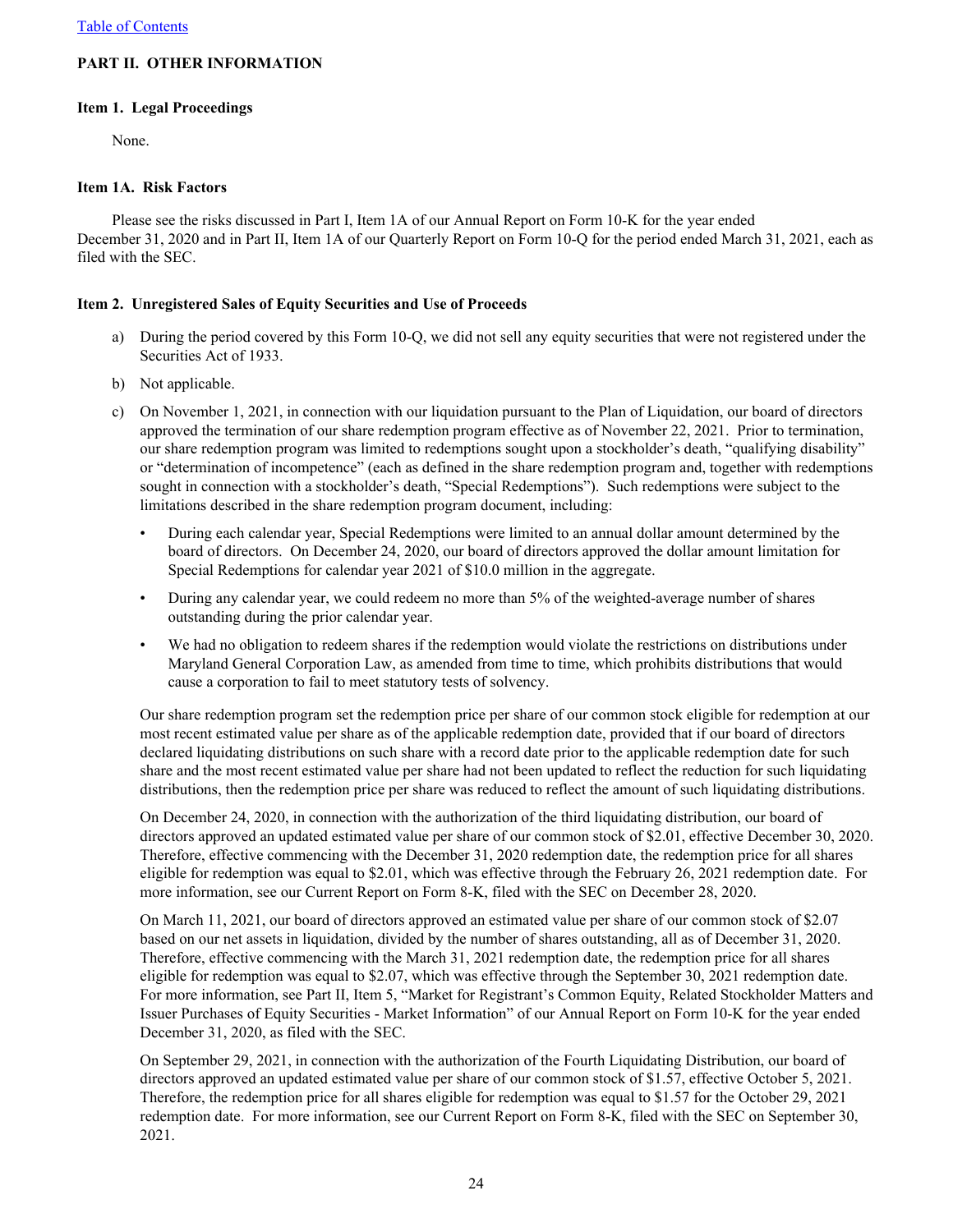## <span id="page-25-0"></span>**PART II. OTHER INFORMATION (CONTINUED)**

### **Item 2. Unregistered Sales of Equity Securities and Use of Proceeds (continued)**

The only redemptions we made under our share redemption program during the nine months ended September 30, 2021 were those that qualified as, and met the requirements for, Special Redemptions under our share redemption program and we fulfilled all redemption requests that qualified as Special Redemptions under our share redemption program. We funded redemptions during the nine months ended September 30, 2021 with existing cash on hand.

During the nine months ended September 30, 2021, we redeemed shares pursuant to our share redemption program as follows:

| Month            | <b>Total Number</b><br>of Shares Redeemed <sup>(1)</sup> |               | <b>Average Price Paid<br/>Per Share</b> <sup>(2)</sup> | <b>Approximate Dollar Value of Shares</b><br>Available That May Yet Be Redeemed<br><b>Under the Program</b> |
|------------------|----------------------------------------------------------|---------------|--------------------------------------------------------|-------------------------------------------------------------------------------------------------------------|
| January 2021     | 115,571                                                  | <sup>\$</sup> | 2.01                                                   | (3)                                                                                                         |
| February 2021    | 72,339                                                   | <sup>\$</sup> | 2.01                                                   | (3)                                                                                                         |
| March 2021       | 56,058                                                   | - \$          | 2.07                                                   | (3)                                                                                                         |
| April 2021       | 128,533                                                  | -S            | 2.07                                                   | (3)                                                                                                         |
| May 2021         | 93,291                                                   | <sup>\$</sup> | 2.07                                                   | (3)                                                                                                         |
| June 2021        | 140,128                                                  | -S            | 2.07                                                   | (3)                                                                                                         |
| <b>July 2021</b> | 99,822                                                   | <sup>S</sup>  | 2.07                                                   | (3)                                                                                                         |
| August 2021      | 79,382                                                   | -S            | 2.07                                                   | (3)                                                                                                         |
| September 2021   | 82,285 \$                                                |               | 2.07                                                   | (3)                                                                                                         |
| Total            | 867,409                                                  |               |                                                        |                                                                                                             |

(1) We announced the adoption and commencement of the program on April 8, 2008. We announced amendments to the program on May 13, 2009 (which amendment became effective on June 12, 2009), on March 11, 2011 (which amendment became effective on April 10, 2011), on May 18, 2012 (which amendment became effective on June 17, 2012), on June 29, 2012 (which amendment became effective on July 29, 2012), on October 18, 2012 (which amendment became effective on November 17, 2012), on March 8, 2013 (which amendment became effective on April 7, 2013), on October 17, 2013 (which amendment became effective on November 16, 2013), on May 19, 2014 (which amendment became effective on June 18, 2014), on December 7, 2018 (which amendment became effective on January 6, 2019), on March 6, 2020 (which amendment became effective on March 20, 2020) and on June 16, 2020 (which amendment became effective on June 30, 2020).

(2) We describe the determination of the redemption price above.

 $<sup>(3)</sup>$  We limited the dollar value of shares that may be redeemed under the share redemption program as described above. During the nine months</sup> ended September 30, 2021, we redeemed \$1.8 million of shares of common stock, which represented all redemption requests received in good order and eligible for redemption through the September 30, 2021 redemption date.

#### **Item 3. Defaults upon Senior Securities**

 $\mathcal{L}_\text{max}$  , where  $\mathcal{L}_\text{max}$  and  $\mathcal{L}_\text{max}$ 

None.

#### **Item 4. Mine Safety Disclosures**

None.

#### **Item 5. Other Information**

None.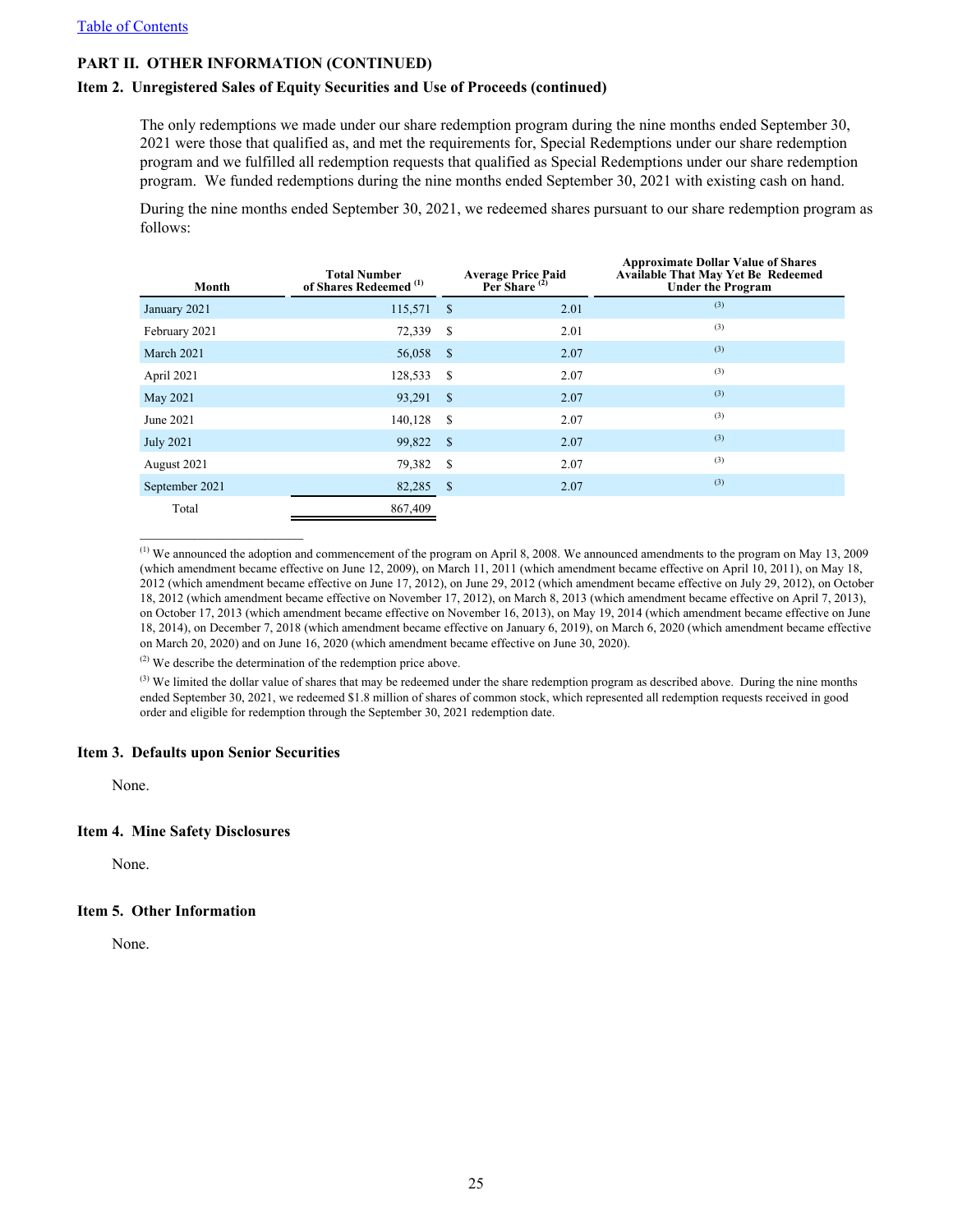## <span id="page-26-0"></span>**PART II. OTHER INFORMATION (CONTINUED)**

## **Item 6. Exhibits**

| Ex.     | Description                                                                                                                                                                                                                                                                                                                                                                                                       |
|---------|-------------------------------------------------------------------------------------------------------------------------------------------------------------------------------------------------------------------------------------------------------------------------------------------------------------------------------------------------------------------------------------------------------------------|
| 2.1     | Plan of Complete Liquidation and Dissolution of the Company dated as of March 5, 2020, incorporated by<br>reference to Exhibit 2.1 to the Company's Annual Report of Form 10-K, filed March 6, 2020                                                                                                                                                                                                               |
| 3.1     | Second Articles of Amendment and Restatement of the Company, incorporated by reference to Exhibit 3.1 to<br>the Company's Quarterly Report on Form 10-Q for the period ended March 31, 2008, filed May 28, 2008                                                                                                                                                                                                   |
| 3.2     | Articles of Amendment of the Company, incorporated by reference to Exhibit 3.2 to the Company's Quarterly<br>Report on Form 10-Q for the period ended March 31, 2020, filed May 15, 2020                                                                                                                                                                                                                          |
| 3.3     | Fourth Amended and Restated Bylaws of the Company, incorporated by reference to Exhibit 3.1 to the<br>Company's Current Report on Form 8-K, filed September 22, 2016                                                                                                                                                                                                                                              |
| 4.1     | Statement regarding restrictions on transferability of shares of common stock (to appear on stock certificate or<br>to be sent upon request and without charge to stockholders issued shares without certificates), incorporated by<br>reference to Exhibit 4.2 to Pre-Effective Amendment No. 1 to the Company's Registration Statement on Form<br>S-11, Commission File No. 333-146341, filed February 19, 2008 |
| 10.1    | Purchase and Sale Agreement and Escrow Instructions, by and between KBSII Granite Tower, LLC and Granite<br>Tower LLC, dated July 23, 2021                                                                                                                                                                                                                                                                        |
| 10.2    | First Amendment to Purchase and Sale Agreement and Escrow Instructions, by and between KBSII Granite<br>Tower, LLC and Granite Tower LLC, dated July 23, 2021                                                                                                                                                                                                                                                     |
| 31.1    | Certification of Chief Executive Officer pursuant to Section 302 of the Sarbanes-Oxley Act of 2002                                                                                                                                                                                                                                                                                                                |
| 31.2    | Certification of Chief Financial Officer pursuant to Section 302 of the Sarbanes-Oxley Act of 2002                                                                                                                                                                                                                                                                                                                |
| 32.1    | Certification of Chief Executive Officer pursuant to 18 U.S.C. 1350, as adopted pursuant to Section 906 of the<br>Sarbanes-Oxley Act of 2002                                                                                                                                                                                                                                                                      |
| 32.2    | Certification of Chief Financial Officer pursuant to 18 U.S.C. 1350, as adopted pursuant to Section 906 of the<br>Sarbanes-Oxley Act of 2002                                                                                                                                                                                                                                                                      |
| 99.1    | Eleventh Amended and Restated Share Redemption Program, incorporated by reference to Exhibit 99.2 to the<br>Company's Quarterly Report on Form 10-Q for the period ended June 30, 2020, filed August 12, 2020                                                                                                                                                                                                     |
| 101.INS | <b>Inline XBRL Instance Document</b>                                                                                                                                                                                                                                                                                                                                                                              |
| 101.SCH | Inline XBRL Taxonomy Extension Schema                                                                                                                                                                                                                                                                                                                                                                             |
| 101.CAL | Inline XBRL Taxonomy Extension Calculation Linkbase                                                                                                                                                                                                                                                                                                                                                               |
| 101.DEF | Inline XBRL Taxonomy Extension Definition Linkbase                                                                                                                                                                                                                                                                                                                                                                |
| 101.LAB | Inline XBRL Taxonomy Extension Label Linkbase                                                                                                                                                                                                                                                                                                                                                                     |
| 101.PRE | Inline XBRL Taxonomy Extension Presentation Linkbase                                                                                                                                                                                                                                                                                                                                                              |

104 Cover Page Interactive Data File (formatted as inline XBRL and contained in Exhibit 101)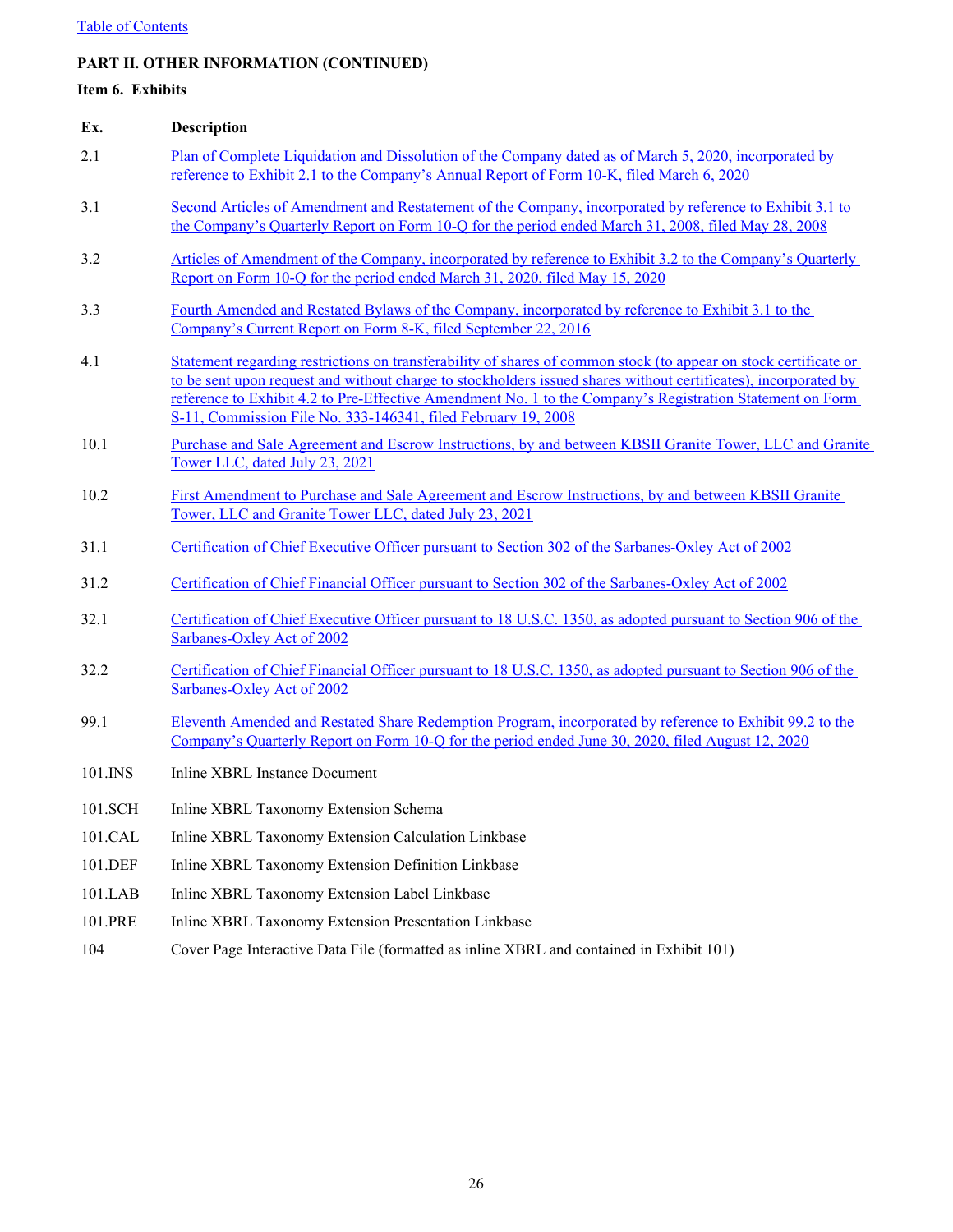## **SIGNATURES**

<span id="page-27-0"></span>Pursuant to the requirements of the Securities Exchange Act of 1934, the registrant has duly caused this report to be signed on its behalf by the undersigned thereunto duly authorized.

## **KBS REAL ESTATE INVESTMENT TRUST II, INC.**

Date: November 5, 2021 By: /S/ CHARLES J. SCHREIBER, JR.

**Charles J. Schreiber, Jr.** *Chairman of the Board, Chief Executive Officer, President and Director* (principal executive officer)

Date: November 5, 2021 By: /S/ JEFFREY K. WALDVOGEL

**Jeffrey K. Waldvogel**

*Chief Financial Officer, Treasurer and Secretary* (principal financial officer)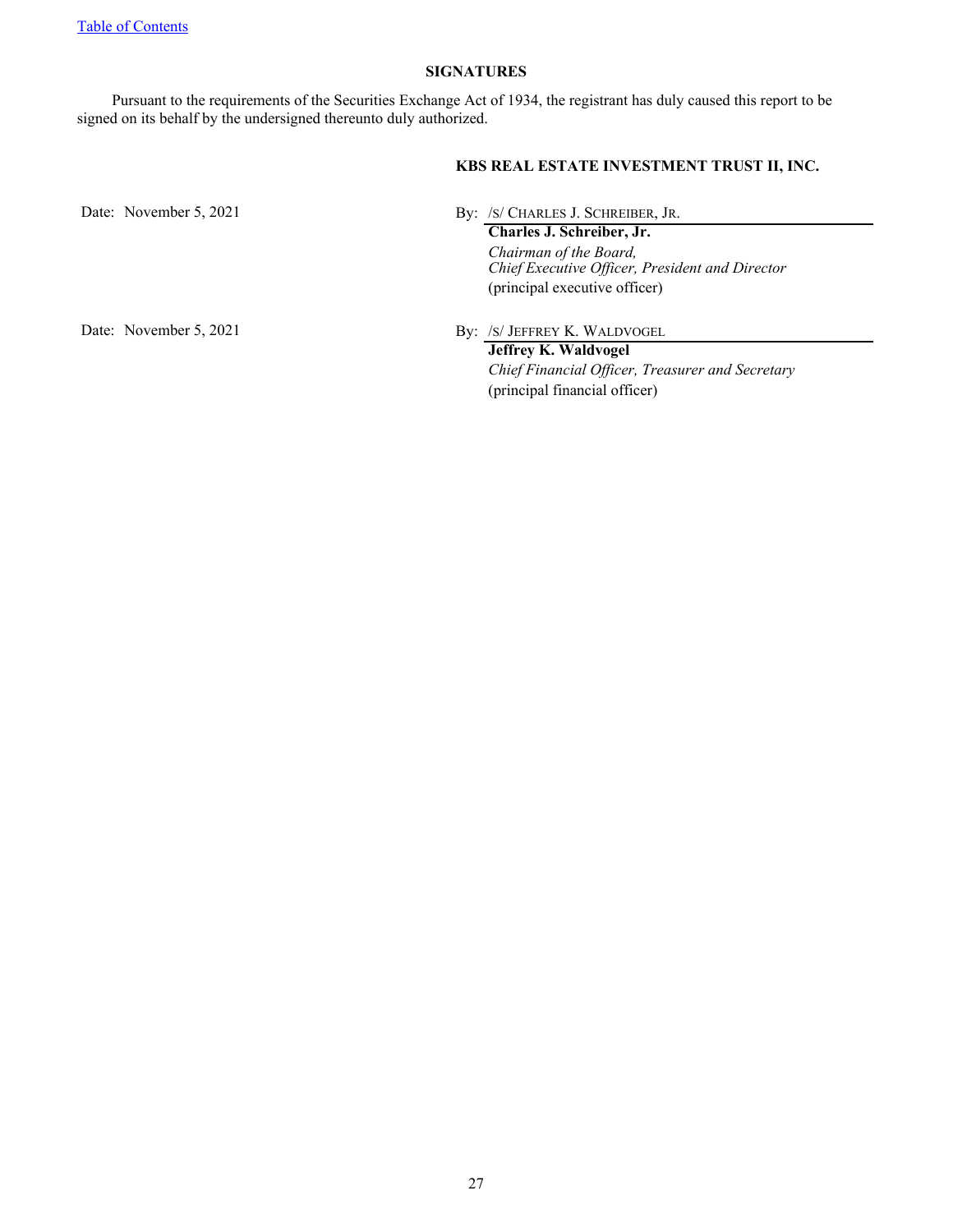## **Certification of Chief Executive Officer pursuant to Section 302 of the Sarbanes-Oxley Act of 2002**

I, Charles J. Schreiber, Jr., certify that:

- 1. I have reviewed this quarterly report on Form 10-Q of KBS Real Estate Investment Trust II, Inc.;
- 2. Based on my knowledge, this report does not contain any untrue statement of a material fact or omit to state a material fact necessary to make the statements made, in light of the circumstances under which such statements were made, not misleading with respect to the period covered by this report;
- 3. Based on my knowledge, the financial statements, and other financial information included in this report, fairly present in all material respects the financial condition, results of operations and cash flows of the registrant as of, and for, the periods presented in this report;
- 4. The registrant's other certifying officer and I are responsible for establishing and maintaining disclosure controls and procedures (as defined in Exchange Act Rules 13a-15(e) and 15d-15(e)) and internal control over financial reporting (as defined in Exchange Act Rules  $13a-15(f)$  and  $15d-15(f)$ ) for the registrant and have:
	- a) Designed such disclosure controls and procedures, or caused such disclosure controls and procedures to be designed under our supervision, to ensure that material information relating to the registrant, including its consolidated subsidiaries, is made known to us by others within those entities, particularly during the period in which this report is being prepared;
	- b) Designed such internal control over financial reporting, or caused such internal control over financial reporting to be designed under our supervision, to provide reasonable assurance regarding the reliability of financial reporting and the preparation of financial statements for external purposes in accordance with generally accepted accounting principles;
	- c) Evaluated the effectiveness of the registrant's disclosure controls and procedures and presented in this report our conclusions about the effectiveness of the disclosure controls and procedures, as of the end of the period covered by this report based on such evaluation; and
	- d) Disclosed in this report any change in the registrant's internal control over financial reporting that occurred during the registrant's most recent fiscal quarter (the registrant's fourth fiscal quarter in the case of an annual report) that has materially affected, or is reasonably likely to materially affect, the registrant's internal control over financial reporting; and
- 5. The registrant's other certifying officer and I have disclosed, based on our most recent evaluation of internal control over financial reporting, to the registrant's auditors and the audit committee of the registrant's board of directors (or persons performing the equivalent functions):
	- a) All significant deficiencies and material weaknesses in the design or operation of internal control over financial reporting which are reasonably likely to adversely affect the registrant's ability to record, process, summarize and report financial information; and
	- b) Any fraud, whether or not material, that involves management or other employees who have a significant role in the registrant's internal control over financial reporting.

Date: November 5, 2021 By: /S/ CHARLES J. SCHREIBER, JR.

**Charles J. Schreiber, Jr.** *Chairman of the Board, Chief Executive Officer, President and Director* (principal executive officer)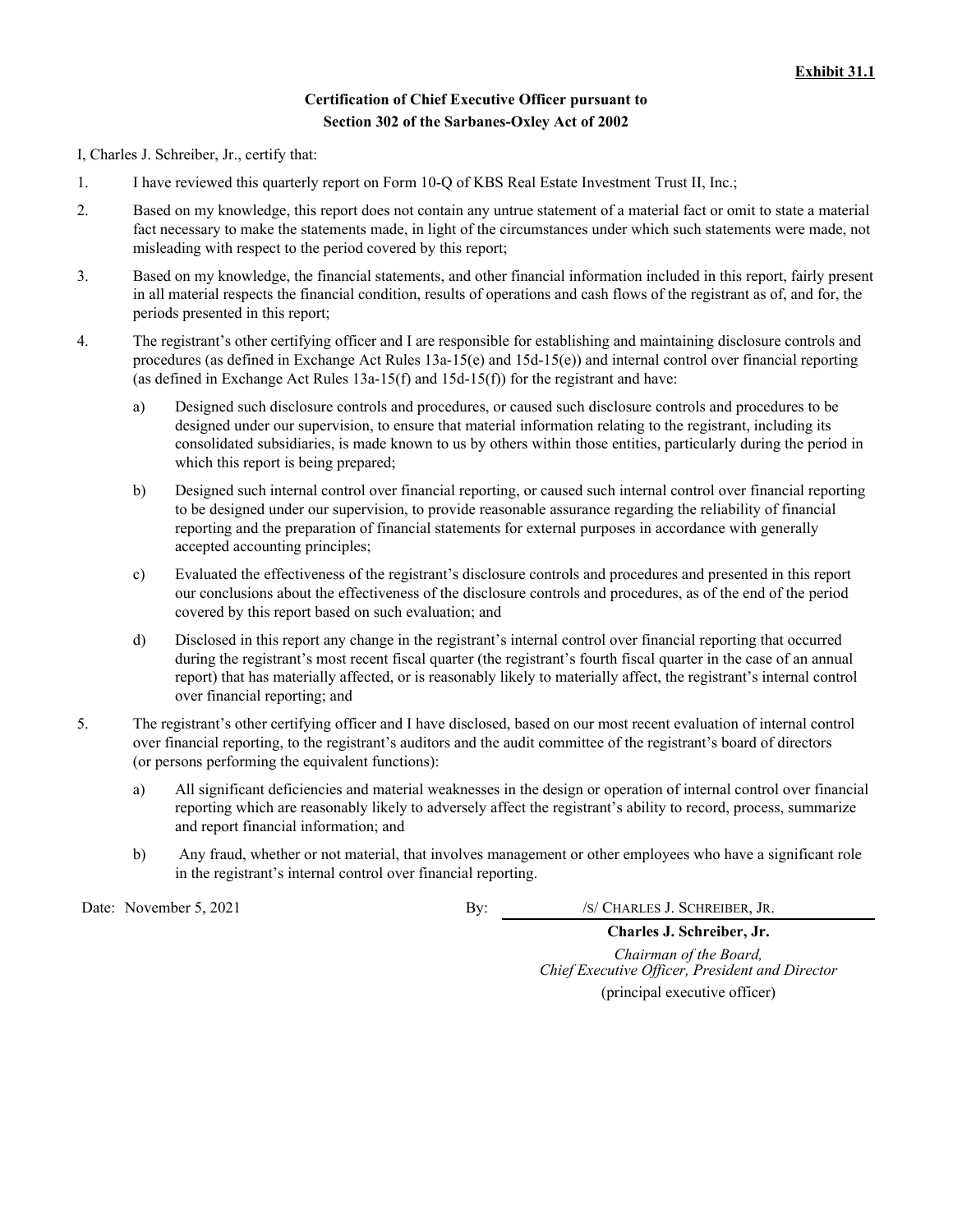## **Certification of Chief Financial Officer pursuant to Section 302 of the Sarbanes-Oxley Act of 2002**

I, Jeffrey K. Waldvogel, certify that:

- 1. I have reviewed this quarterly report on Form 10-Q of KBS Real Estate Investment Trust II, Inc.;
- 2. Based on my knowledge, this report does not contain any untrue statement of a material fact or omit to state a material fact necessary to make the statements made, in light of the circumstances under which such statements were made, not misleading with respect to the period covered by this report;
- 3. Based on my knowledge, the financial statements, and other financial information included in this report, fairly present in all material respects the financial condition, results of operations and cash flows of the registrant as of, and for, the periods presented in this report;
- 4. The registrant's other certifying officer and I are responsible for establishing and maintaining disclosure controls and procedures (as defined in Exchange Act Rules 13a-15(e) and 15d-15(e)) and internal control over financial reporting (as defined in Exchange Act Rules  $13a-15(f)$  and  $15d-15(f)$ ) for the registrant and have:
	- a) Designed such disclosure controls and procedures, or caused such disclosure controls and procedures to be designed under our supervision, to ensure that material information relating to the registrant, including its consolidated subsidiaries, is made known to us by others within those entities, particularly during the period in which this report is being prepared;
	- b) Designed such internal control over financial reporting, or caused such internal control over financial reporting to be designed under our supervision, to provide reasonable assurance regarding the reliability of financial reporting and the preparation of financial statements for external purposes in accordance with generally accepted accounting principles;
	- c) Evaluated the effectiveness of the registrant's disclosure controls and procedures and presented in this report our conclusions about the effectiveness of the disclosure controls and procedures, as of the end of the period covered by this report based on such evaluation; and
	- d) Disclosed in this report any change in the registrant's internal control over financial reporting that occurred during the registrant's most recent fiscal quarter (the registrant's fourth fiscal quarter in the case of an annual report) that has materially affected, or is reasonably likely to materially affect, the registrant's internal control over financial reporting; and
- 5. The registrant's other certifying officer and I have disclosed, based on our most recent evaluation of internal control over financial reporting, to the registrant's auditors and the audit committee of the registrant's board of directors (or persons performing the equivalent functions):
	- a) All significant deficiencies and material weaknesses in the design or operation of internal control over financial reporting which are reasonably likely to adversely affect the registrant's ability to record, process, summarize and report financial information; and
	- b) Any fraud, whether or not material, that involves management or other employees who have a significant role in the registrant's internal control over financial reporting.

Date: November 5, 2021 By: /S/ JEFFREY K. WALDVOGEL

**Jeffrey K. Waldvogel** *Chief Financial Officer, Treasurer and Secretary* (principal financial officer)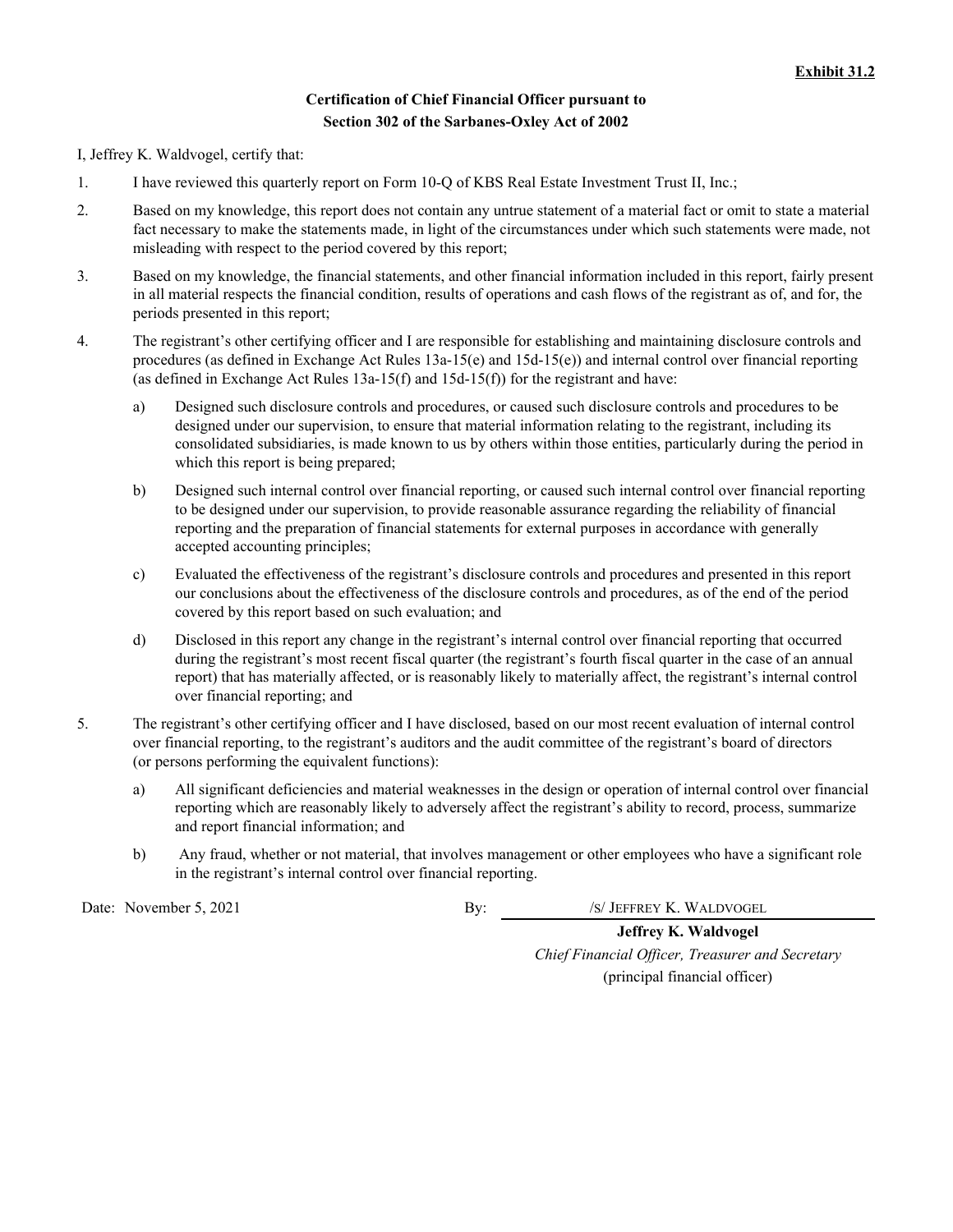## **Certification pursuant to 18 U.S.C. Section 1350, as Adopted pursuant to Section 906 of the Sarbanes-Oxley Act of 2002**

In connection with the Quarterly Report on Form 10-Q of KBS Real Estate Investment Trust II, Inc. (the "Registrant") for the quarter ended September 30, 2021, as filed with the Securities and Exchange Commission on the date hereof (the "Report"), the undersigned, Charles J. Schreiber Jr., Chief Executive Officer, President and Director of the Registrant, hereby certifies, pursuant to 18 U.S.C. § 1350, as adopted pursuant to § 906 of the Sarbanes-Oxley Act of 2002, that, to the best of his knowledge and belief:

- 1. The Report fully complies with the requirements of Section 13(a) or 15(d) of the Securities Exchange Act of 1934; and
- 2. The information contained in the Report fairly presents, in all material respects, the financial condition and results of operations of the Registrant.

Date: November 5, 2021 By: /S/ CHARLES J. SCHREIBER, JR.

**Charles J. Schreiber, Jr.** *Chairman of the Board, Chief Executive Officer, President and Director* (principal executive officer)